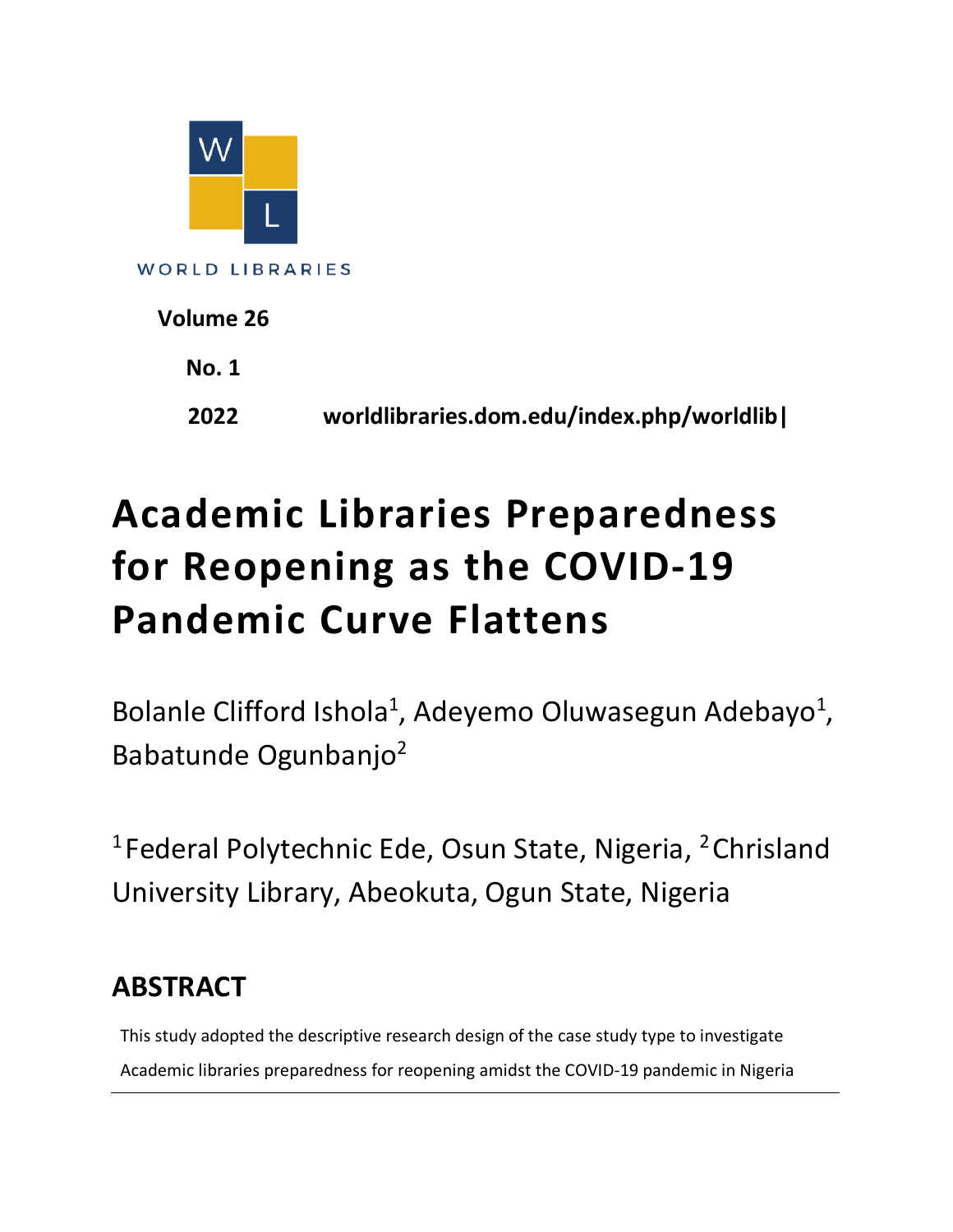from the 27 academic librarians working in the 5(five) academic libraries in Ede metropolis Osun state, Nigeria. The total population sampling, which resonates with case studies research, was used to elicit the responses. Out of the 27 copies of questionnaires distributed, 20 were retrieved and found usable for analysis, giving a 75 percent response rate. Data collected was analyzed using simple percentages and item analysis on SPSS statistical package Findings showed that there is still palpable anxiety among academic librarians in Nigeria about their safety and that of their library environment. The study concludes by admonishing Nigerian academic librarians to come to terms with the new normal and move their services online, minimizing human contact with the physical library. Strict implementation of NCDC/WHO COVID-19 protocol in academic libraries was recommended.

#### **INTRODUCTION**

The COVID-19 pandemic is one of the deadliest ones in the history of humanity, the novel coronavirus; COVID-19 is a new strain of virus from the family of coronavirus. According to the Nigerian Centre for Decease Control (2020), Nigerians between the ages of 31 and 40 are more susceptible to contacting the COVID-19 coronavirus. Infected persons experienced mild to moderate respiratory illness, while the elderly and those with underlying medical problems like cardiovascular disease, diabetes, and chronic respiratory disease are more likely to develop severe illness. The NCDC data showed more deaths among Nigerians between the ages of 61 and 70 years.

The highly infectious COVID-19 coronavirus is transmitted in three ways: 1 droplet transmission (occur when respiratory droplet produced when an infected person coughs or sneeze and are inhaled by a person nearby) 2 Contact transmission (occurs when an infected person touches a contaminated surface and then touch their eyes nose or mouth) 3 Aerosol transmission occur when a respiratory droplet containing the virus mix into the air and people are infected when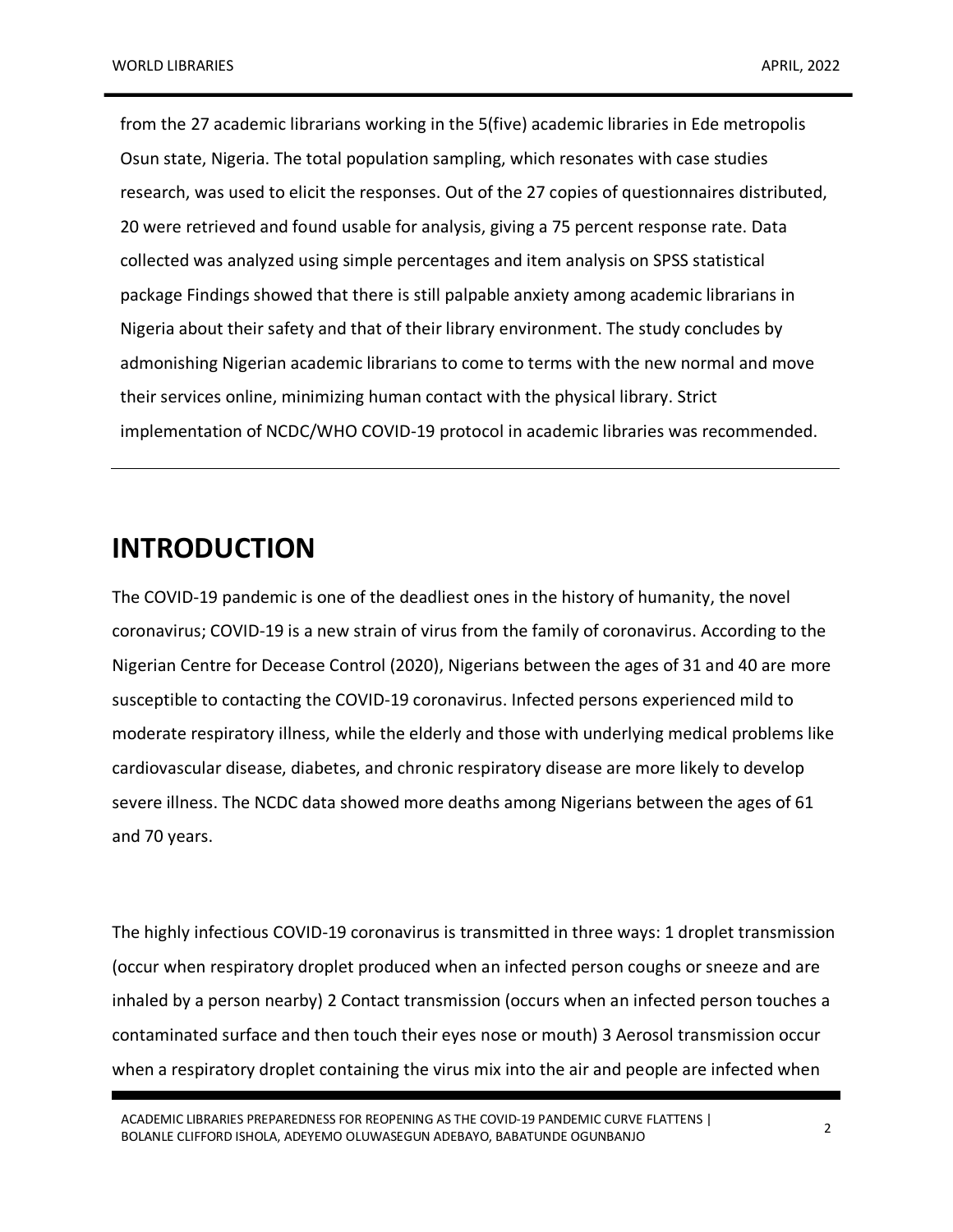they inhaled. COVID-19 is stable for 24 hrs on cardboard, two to three days on plastic and stainless steel, and up to three hours in Aerosol, including fog, mist dust, an air pollutant, and smoke. Therefore, it is possible to get infected by touching contaminated surfaces/objects or through the air. The estimate for the COVID-19 incubation period varies from two (2) to fourteen (14) days. However, it is generally assumed to be five (5) days (Neutral Academy, 2020). Hence, good respiratory etiquette like coughing into a flexed elbow or tissue, avoiding shaking hands, using a face mask, maintaining physical/social distancing in public places (keep at least (six) 6 feet or two (2) arm's length from others), avoid touching your nose, mouth, and eyes with your hand, use of alcohol hand sanitizers and washing your hands frequently. As of March 12th, 2021, Researchers across the globe are working to develop a vaccine**.** Currently, there are **93 candidate vaccines, 25 candidate vaccines** in stage 3 clinical trials and 12 vaccines have been authorized across several countries. Confirmed total COVID-19 cases in Nigeria stand at 159,933 and 2001 deaths. (Medical News Today, 2021 and NCDC, 2020).

The COVID19 pandemic has translated into an economic crisis plunging many economies into a severe contraction; the topmost economies of the world like Japan, the United States, England, etc., that looked invisible before the pandemic are even worst hit, bringing the global economy to its knees. Irfan (2020) opined that Covid-19 is harming the global economy because the world has been experiencing the most challenging economic situation since World War II. The pandemic has disturbed the global world system's political, social, economic, educational, religious, and financial structures. In Nigeria, the National Bureau of Statistics reported that Nigeria's GDP fell by –6.10% in June 2020 (Channel television, 2020).

Virtually every human endeavor has been negatively affected by this pandemic, and Libraries are not exceptional. The lock-down syndrome has made many academic libraries result in virtual and online library services to reach out to their real and potential clients. In Nigeria, a library attached to higher institutions of learning such as a university, polytechnic and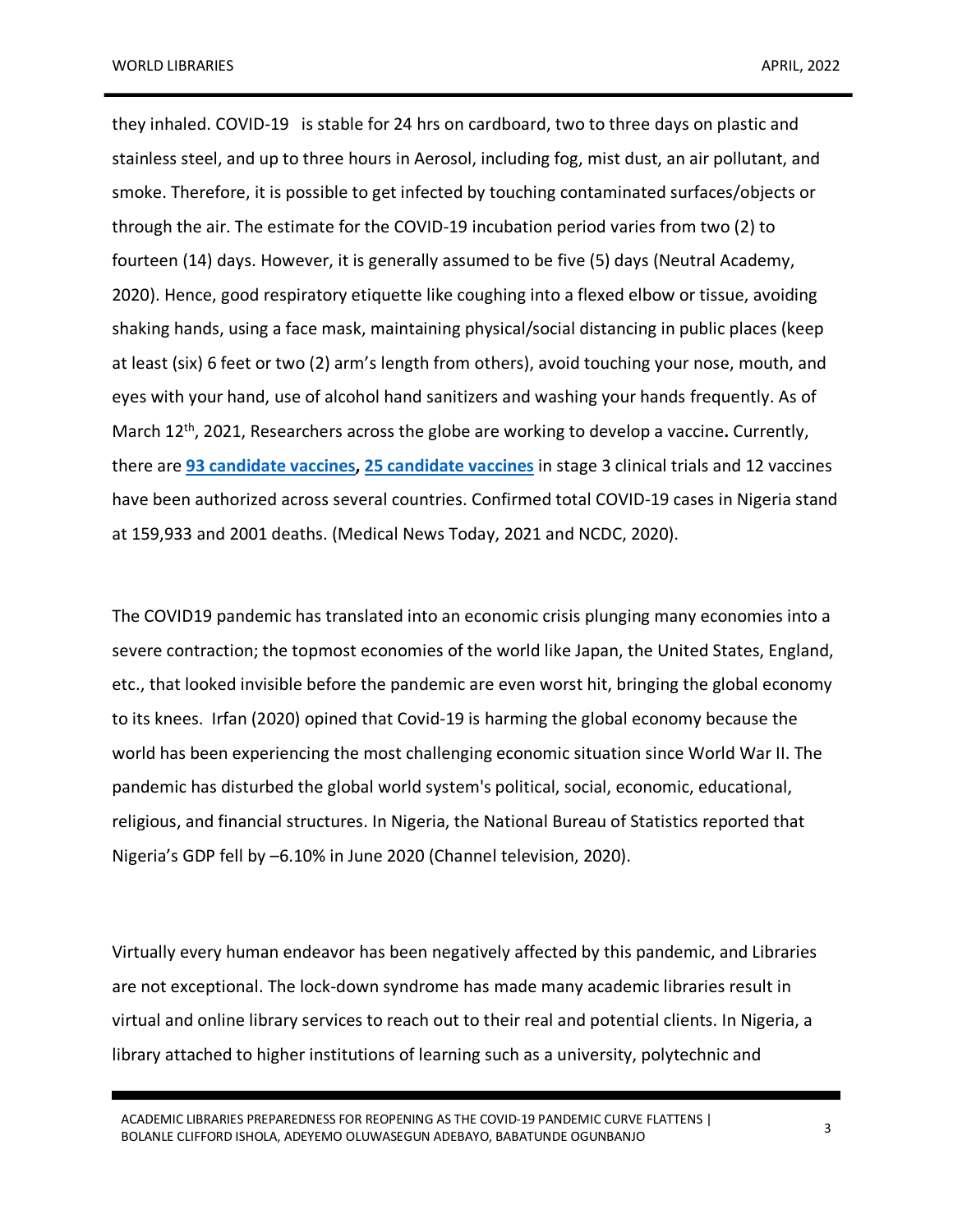monotechnic are referred to as academic libraries. Academic libraries have become a vital instrument in national development via the dissemination of organized information through various means. More importantly, academic librarians must do all they can to prepare their library environment, human, physical, information resources and services to provide cuttingedge library services that meet their user community needs amid the pandemic.

Channel Television (2020) reported that countries like Israel which were initially eulogized for their ability to curtail the spread of the COVID19 pandemic in their countries are now experiencing a second wave of the COVID-19 pandemic forcing it to impose a severe lockdown in March this year. They stressed that Israel is now second to Bahrain when it comes to the highest COVID-19 infection rate per capita in the world. Hence, the Israeli government has decided to re-impose strict lockdown for another three weeks, with the possible extension option. Back home in Nigeria though the COVID-19 pandemic curve started flattering at the beginning of the third quarter of 2020, leading to the gradual opening of schools earlier on Monday, 23rd March 2020, by the Ministry of Education. In the twilight of 2020, the reality of the second spring in Nigeria is now obvious as new cases have been reported daily in their hundreds across the country by the NCDC. Governmental authorities are currently putting in place new protocols across the country, resulting in the re-shutting of academic institutions across states.

Currently, the Nigerian media is watched with reports of failed COVID-19 vaccines, skyrocketed cases, mutations, new strains of the virus resonating with the earlier position of Ghebreyesus (2020), the Director-General of the emergency committee on COVID19 of the world Health Organization the COVID19 who had earlier pointed out that pandemic is expected to have a longer duration. He stressed that the pandemic is a once in a century health crisis, the effect of which will be felt for a decade to come; hence it behoves librarians to prepare their libraries for this challenge, not just for reopening amid the pandemic but for a decade and more years

ACADEMIC LIBRARIES PREPAREDNESS FOR REOPENING AS THE COVID-19 PANDEMIC CURVE FLATTENS | ACADEMIC LIBRANIES PREPAREDIVESS FOR REOPENING AS THE COVID-19 PANDEMIC CORVE FLATTENS | 4<br>BOLANLE CLIFFORD ISHOLA, ADEYEMO OLUWASEGUN ADEBAYO, BABATUNDE OGUNBANJO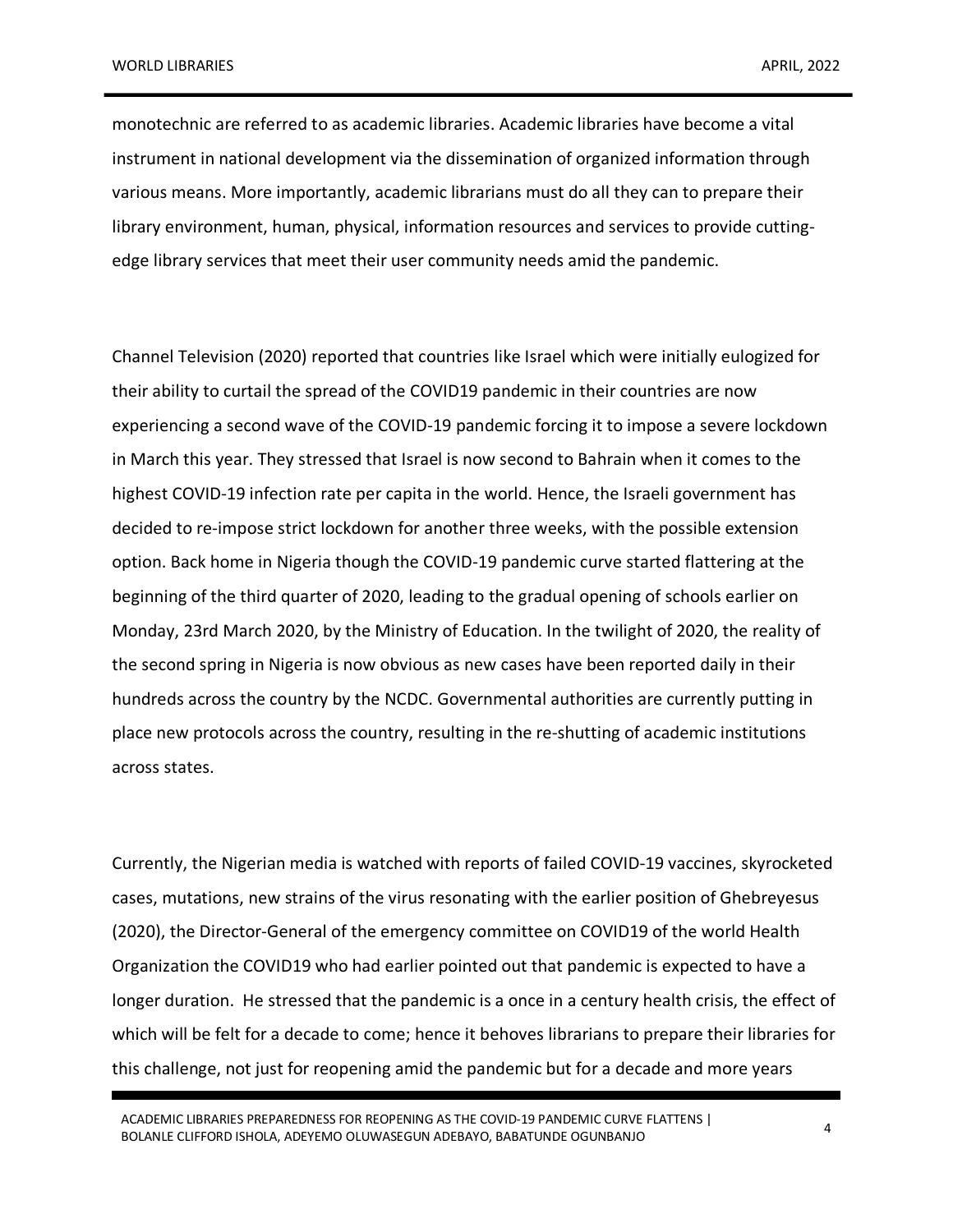ahead as the world awaits a stable and trusted COVID19 vaccine. Adeleke (2020), citing John Hopkins Center (2020), pointed out that libraries are not "low-risk" for re-opening. He emphasized that normal may no longer be 'normal' for library practice and services in Nigeria as libraries reopen amid the pandemic as COVID-19 protocols will guide library services for many months ahead. Hence there is a need for adequate preparation by academic librarians before reopening their libraries amid the pandemic. It is against this backdrop that this research work studied academic libraries preparedness for reopening as the COVID-19 pandemic curve flattens.

## **THE OBJECTIVE OF THE STUDY**

The study's primary objectives pertain to an assessment of academic libraries preparedness for reopening as the COVID-19 pandemic curve flattens in Nigeria, benchmarked against the IFLA framework. The specific objectives are to determine:

- 1. the restriction approach academic libraries adopt to mitigate the COVID-19 pandemic
- 2. preparations made for staff safety as the library reopen amid the COVID-19 Pandemic
- 3. preparations for user's safety as the library reopen amid the COVID-19 pandemic
- 4. the challenges faced by libraries as the library prepare to reopen amid the COVID-19 pandemic

## **RESEARCH QUESTIONS**

- 1. What restriction approach did your library adopt to mitigate the COVID-19 pandemic?
- 2. What are the preparations made for staff safety as the library reopens amid the COVID-19 Pandemic?
- 3. What are the preparations made for users' safety as the library reopen amid the COVID-19 Pandemic?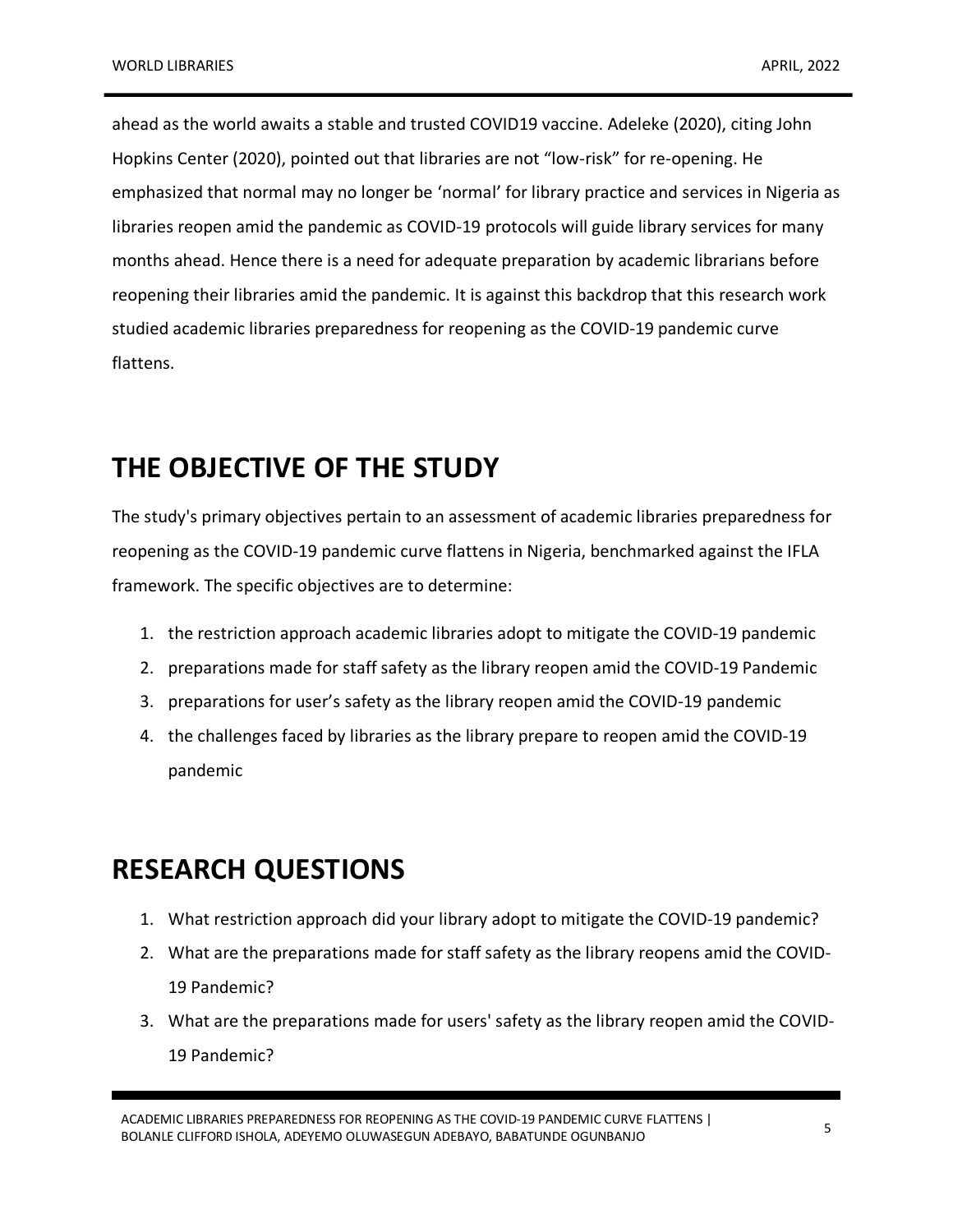4. What are the challenges faced by your Library as the Library prepared to reopen amid the COVID-19 Pandemic?

#### **LITERATURE REVIEW**

IFLA (2020) stated that Libraries worldwide are facing hard choices around which services to offer and different situations, from broadly maintaining a full service to complete closure, ranging from business as usual, some restrictions, and minimal restrictions to full closure. In agreement, ALA (2020) opined that libraries during the COVID-19 pandemic restricted access to their buildings, implemented safety protocols for staff and users, and concluded that libraries during the COVID-19 pandemic provided online library services like phone services to their patrons. Hinchliffe (2020) asserted that librarians are in a useful and advantageous position to act in response to the COVID-19 Pandemic because libraries have been building their information communication technologies infrastructure for the decades; they have been running a hybrid library; a combination of digital and traditional physical library services and concludes he is impressed that despite the full closure of the most physical libraries, librarians are still able to provide a far above the ground level library services to users; moving their services online for their users as teaching activities also moved online during the COVID-19 pandemic. Equipping users with information literacy is a key approach that libraries could respond to the pandemic. Every day library (2020) averred that Information Literacy is a nonpharmaceutical intervention approach to dealing with the pandemic, and librarians can bring an information awareness approach to mitigate the situation. Moreover, Laden, Haruna, and Madu (2020) emphasized that the role of academic libraries amid the COVID-19 Pandemic includes providing access to web-based services and sources like electronic books and journals for their user community.

OCLC (2020) view that staff in libraries of all types are helping to inform their patrons about the pandemic and listed what the library can do to include new library policies that address health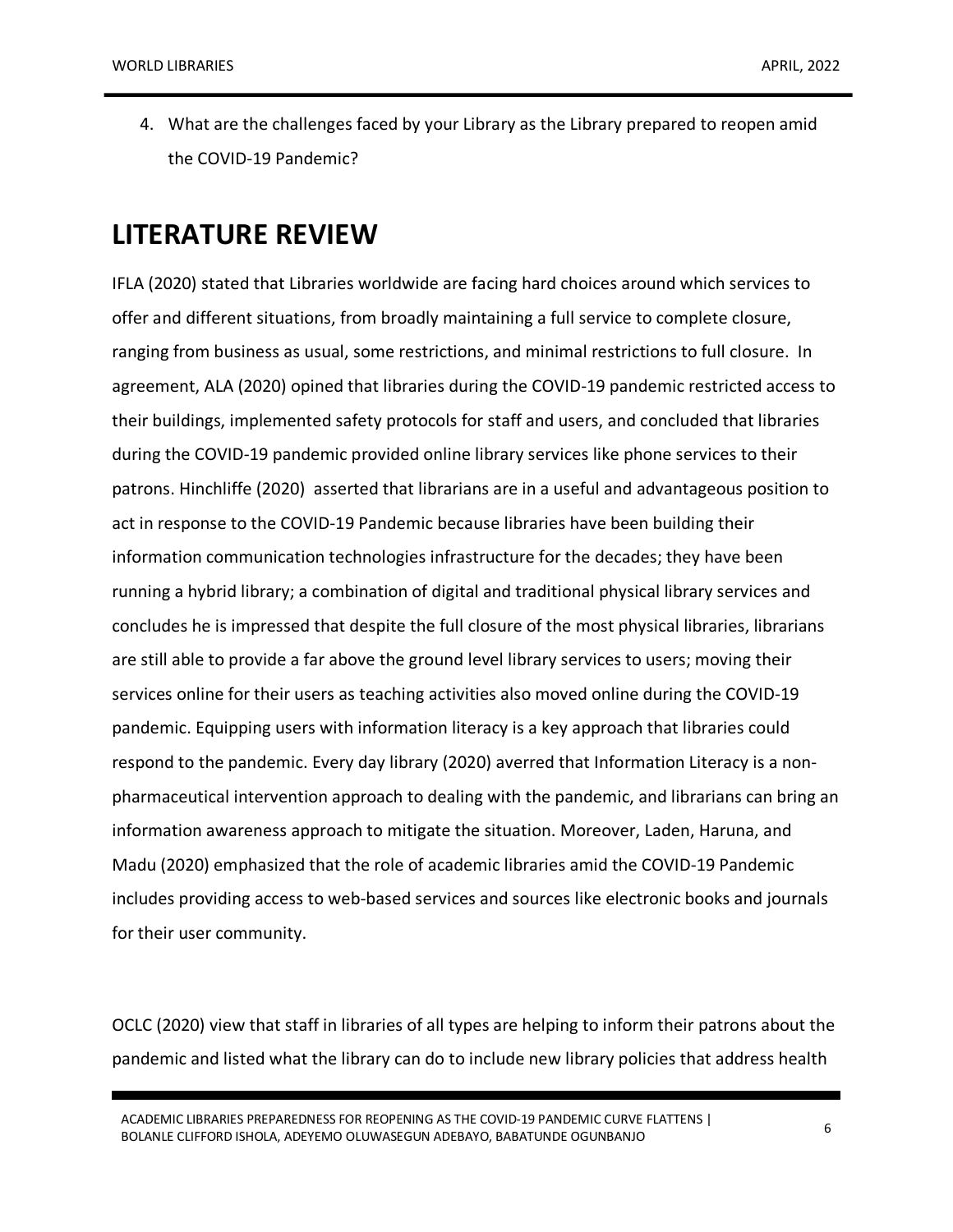crises, sanitizing collection, post hand-washing reminders in the library, connect the community to accurate and reliable information, sharing resources and information via their websites. The most common resources are links to the Center for Disease Control (CDC), the World Health Organization (WHO), and local/state health department. IFLA (2020) reported that some libraries made it compulsory that those information resources on loan be quarantined on return. It stressed that the risk posed by the cardboard is negligible after 24 hours and plastic after 72 hours. Other treatments recommended include heat (though there is the risk to books); hence, quarantine is safer. As for computers and accessories focus should be on disinfecting them. Other suggestions include the use of gloves when handling newly returned materials for proper disposal. Some libraries are using isolation and static sterilization of works, centralized book return centers, and disinfection centers using ultraviolet and ozone disinfection equipment. (IFLA, 2020).

United Nations Scientific Educational and Cultural Organization (2020) opined that academic institutions and their students would be confronted with extraordinary problems in the wake of the severe stage of the COVID-19 pandemic. However, it stressed that regardless of the improbability of the COVID-19 pandemic coming to an end, academic institutions will have to reopen amid the COVID-19 pandemic. NJ state library (2020) admitted that libraries are open to difficult decisions they must take before reopening, and called for a written plan for a staged reopening. At the same time, the Association of College and Research Library (2020) asserted that the COVID-19 pandemic has increased the paucity of funds in libraries and stressed that many libraries now have multifaceted financial problems occasion by budget reductions and downsizing of staff are being envisaged. Most of the literature available on library management of the COVID-19 pandemic primarily reports development in America, Europe, and Asia.

On the measures if workplaces should consider before reopening amid the pandemic, NCDC (2020) published links to COVID19 resources to include an interim guideline for the

ACADEMIC LIBRARIES PREPAREDNESS FOR REOPENING AS THE COVID-19 PANDEMIC CURVE FLATTENS | BOLANLE CLIFFORD ISHOLA, ADEYEMO OLUWASEGUN ADEBAYO, BABATUNDE OGUNBANJO <sup>7</sup>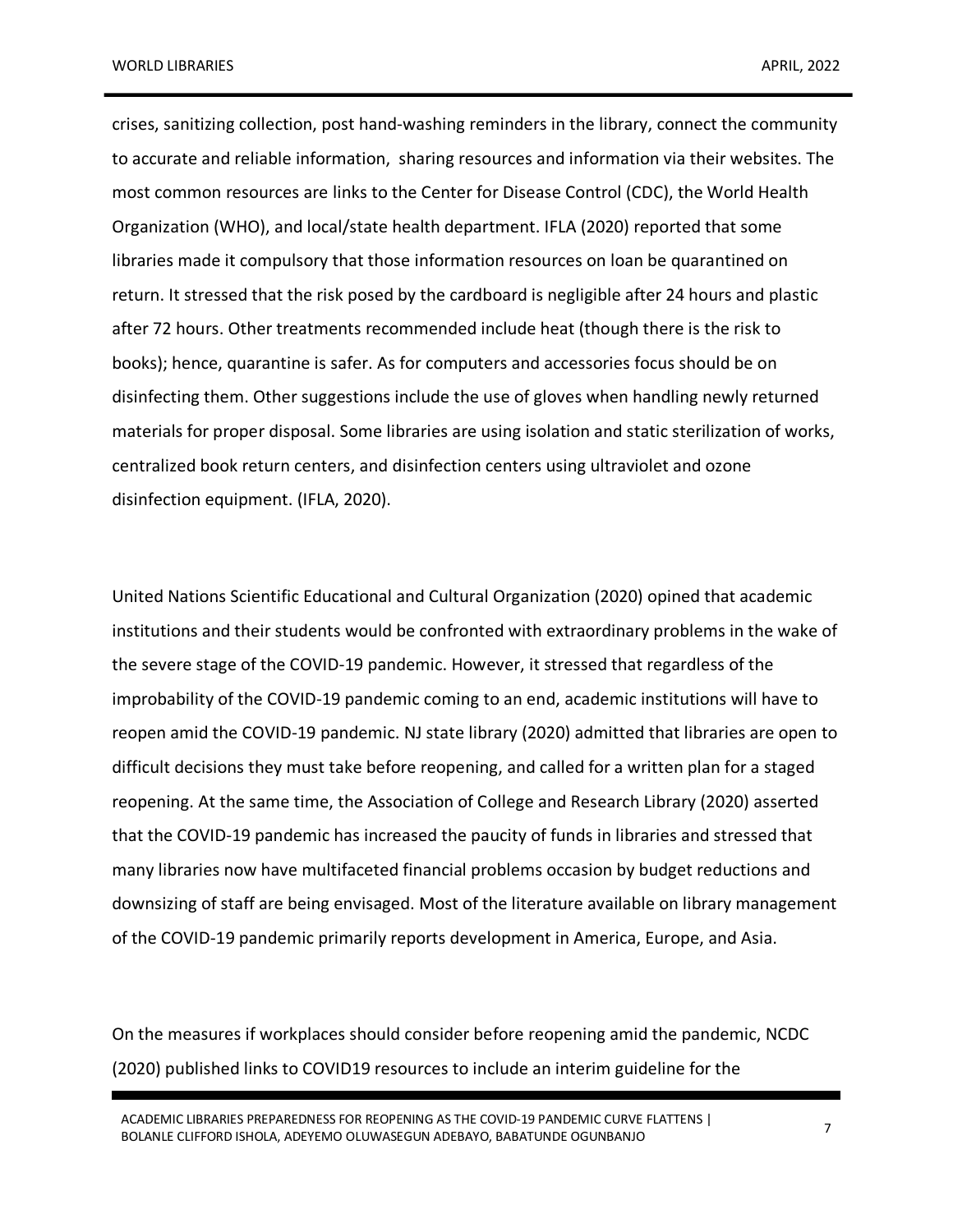infection prevention and control guideline for COVID-19, NCDC AMR surveillance selfassessment checklist for safe management of dead bodies of infected persons, self-isolation, etc. In supporting the reopening of libraries in Africa, AFLIA (2020) Enumerated various COVID-19 information resources available and useful to the library and information science professional to include coronavirus symptoms & prevention infographic; how to get workplace ready for COVID-19; COVID-19 disease advice for the general public; frequently asked questions on COVID-19 pandemic, and how the 2019 novel coronavirus spreads. This study, therefore, shall focus on Academic libraries preparedness for reopening as the COVID-19 pandemic curve flattens in Nigeria.

#### **METHODOLOGY**

In this case study, a descriptive research design was adopted as it aids the researchers in gathering, summarizing, presenting, and interpreting information to clarify and describe the phenomenon. According to Adeyemo (2001), the approach involves the interpretation of facts without manipulating any of the variables involved. The information gathered from investigating a case study may be generalized to serve the larger group (Formplus, 2020). This is supported by the definition of Nworgu (2015) that case study research design is an intensive study geared towards a thorough understanding of a given social unit which could be an individual, group of individuals, community or institution. Consequently, the study employed this type of research design to investigate academic libraries preparedness for reopening amidst the COVID-19 pandemic in Nigeria from the 20 academic librarians working in the 5 (Five) academic libraries in Ede metropolis Osun, state, Nigeria. The choice of this design is based on the fact that case study research sample group (an individual, a group of people, organizations, events, etc.) whose characteristics are used to describe the characteristics of a larger group in which the case study is a subgroup.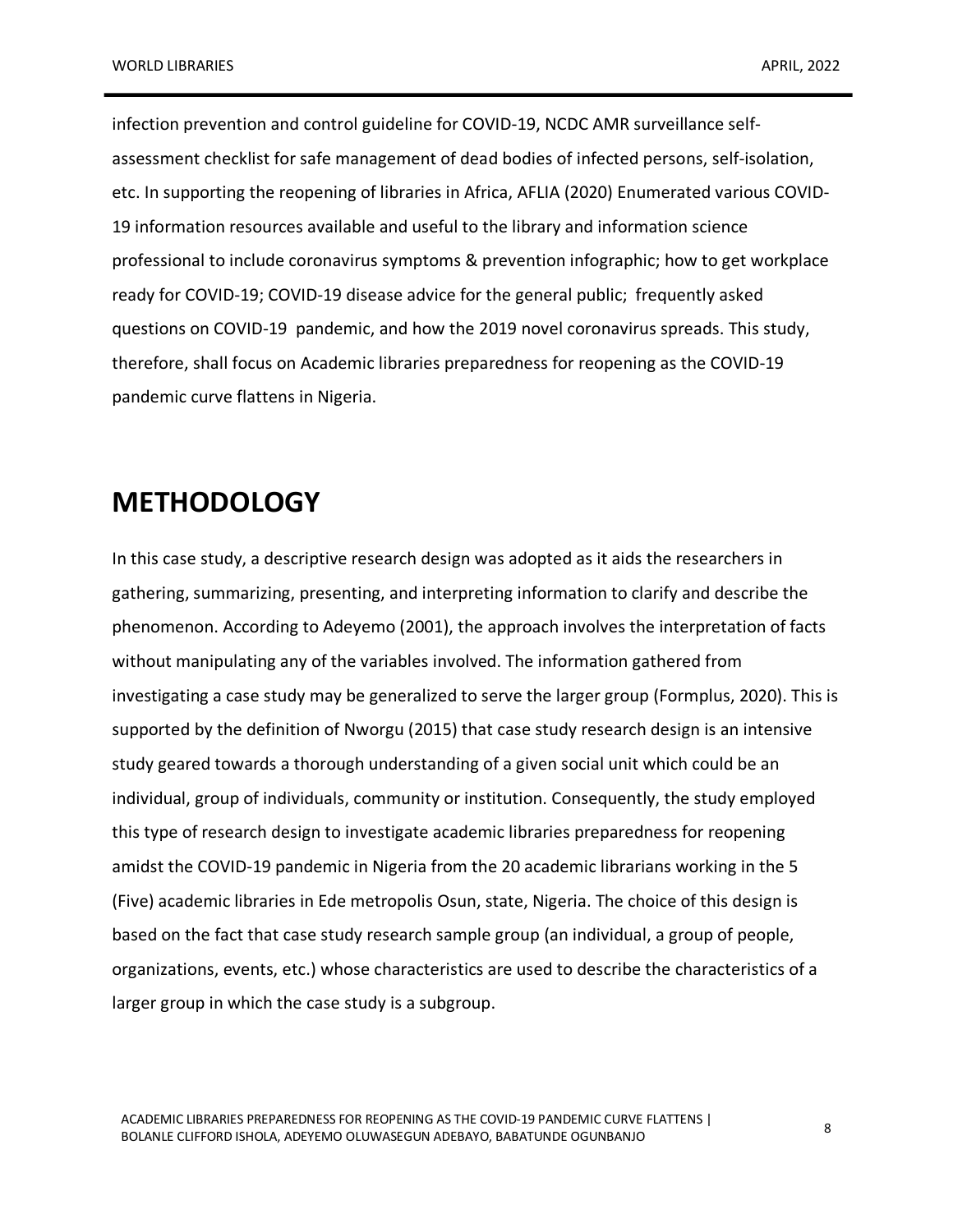The instrument for the study is a self-designed structured questionnaire with sub-scales to measure the study's constructs. In addition, items included in the questionnaire were selfdeveloped as informed by related literature. The questionnaire encompasses five sections, namely, A, B, C, D, E. Section A contains five items on socio-demographic information of the respondents to include the name of the academic library, marital status, academic qualifications, religion, gender, age and work experience of the respondents was covered. Section B covers the restriction approach adopted by the library to mitigate the COVID-19 pandemic variable. Items used to measure this scale were an adaptation of IFLA (2020). It was presented on a 2-point Likert scale of Agree (A) and Disagree (D) with 2 and 1 scoring points value, respectively. Section C covers the preparation made for staff safety as the library reopens amid the COVID-19 pandemic. The responses format for these items consists of a 2-point Likert scale of Agree (A), Disagree (D) with 2- and 1-point value, respectively. Section D covers preparation made for users as the library reopens amid the COVID19 Pandemic. The items on this scale were measured with a 4-point Likert scale of strongly agree, agree, disagree, and strongly disagree with 4, 3, 2, 1 point-scoring. Section E covers the challenges faced by the library as the library prepares to reopen amid the COVID19 pandemic. The responses format for these items consists of a 2-point Likert scale of Agree (A) and Disagree (D) with 2 and1 points value, respectively.

The face and content validity was used to validate the research instrument. Consequently, the instrument for the study was scrutinized by experts in librarianship and educational technology, who critically looked into the measuring items. This ensured content, construct and structural accuracy. In order to ascertain the reliability of the instrument, it was administered to a group of ten respondents from a representative outside the people used for the study. The administered instruments were analyzed for reliability busing Cronbach measure and a reliability coefficient of 0.87 was obtained. As expected, the total population sampling, which resonates with case studies research, was used to elicit the responses from the respondents.

ACADEMIC LIBRARIES PREPAREDNESS FOR REOPENING AS THE COVID-19 PANDEMIC CURVE FLATTENS | ACADEMIC LIBRANIES PREPAREDIVESS FOR REOPENING AS THE COVID-19 PANDEMIC CORVE FLATTENS | 9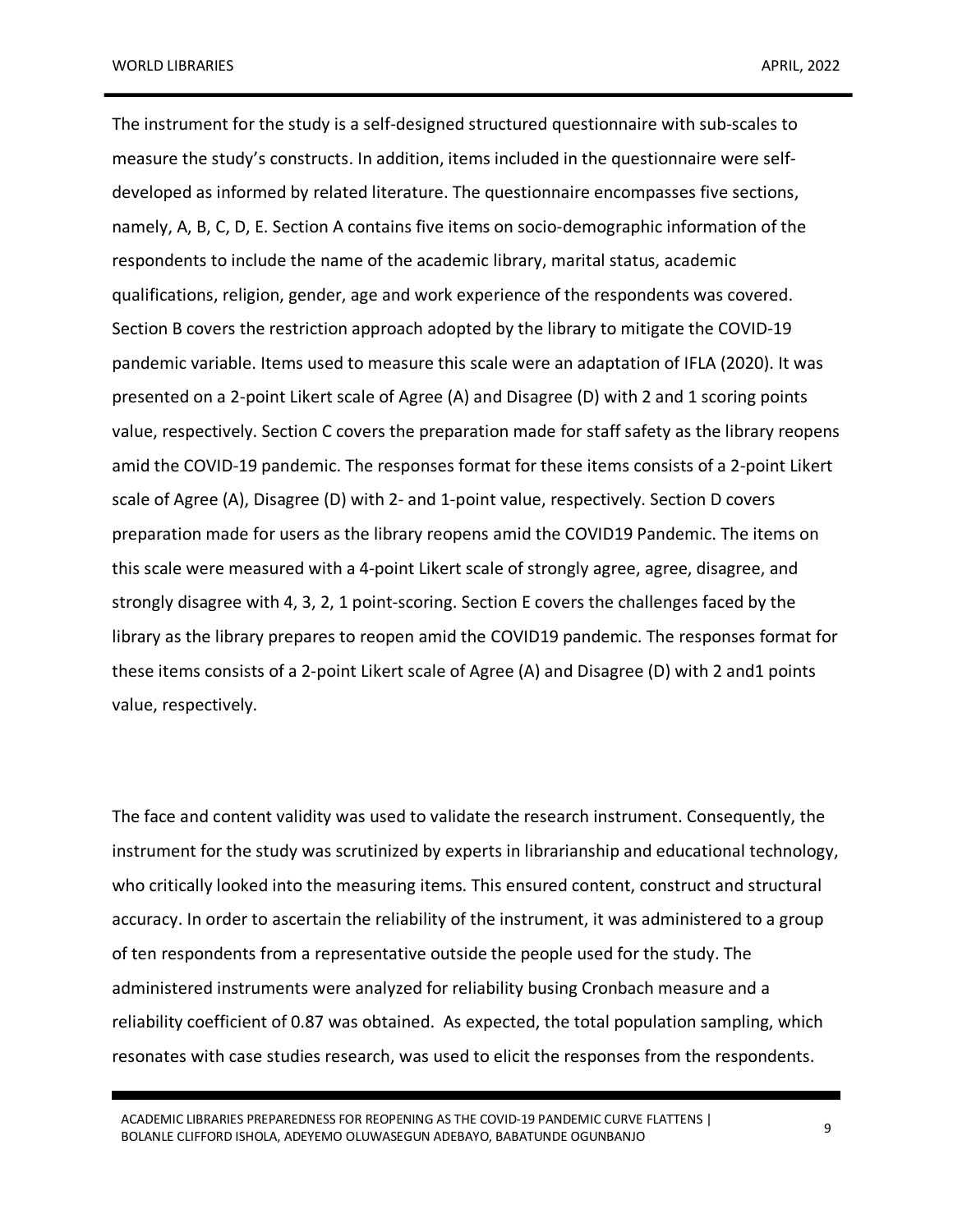Out of the 27 copies of questionnaires distributed, all 20 were retrieved and found usable for analysis, giving a 75 percent response rate. Using the Statistical Package for Social Science (SPSS Version 24.0.0.0), data collected were then analyzed using descriptive statistics of mean, standard deviation, frequency count and percentage, in cognizance of the objectives of the research. The result was given along with the data, which aid clarity of results and drawing of conclusion based on the information gathered.

| <b>Variables</b>                           | <b>Frequency</b> | Percentage |
|--------------------------------------------|------------------|------------|
| <b>Gender</b>                              |                  |            |
| Male                                       | 12               | 60.0%      |
| Female                                     | 8                | 40.0%      |
| Age                                        |                  |            |
| <b>Below 20-30</b>                         | 8                | 40.0%      |
| $31 - 40$                                  | $\overline{z}$   | 35.0%%     |
| 41-50                                      | 3                | 15.0%      |
| 50-60                                      | $\overline{2}$   | 10.0%      |
| <b>Marital status</b>                      |                  |            |
| Single                                     | 6                | 30.0%      |
| <b>Married</b>                             | 14               | 70.0%      |
| <b>Nationality</b>                         |                  |            |
| Nigerian                                   | 20               | 100.0%     |
| <b>Religion</b>                            |                  |            |
| Christian                                  | 13               | 65.0%      |
| Islam                                      | $\overline{7}$   | 35.0%      |
| <b>Educational Qualification</b>           |                  |            |
| <b>BLIS</b>                                | 10               | 50%        |
| <b>MLIS</b>                                | $\overline{7}$   | 34%        |
| PhD                                        | 3                | 15%        |
| <b>Name of Institution</b>                 |                  |            |
| Redeemer's University Ede, Osun State      | 5                | 25%        |
| Adeleke University Ede, Osun State         | 5                | 25%        |
| Federal Polytechnic Ede, Osun State        | 8                | 40%        |
| Ilori College of Education Ede, Osun State | 1                | 5%         |
| Redeemers School of Mission Ede, Osun      | 1                | 5%         |
| <b>State</b>                               |                  |            |
| <b>Total</b>                               | 20               | 100%       |

## **PRESENTATION OF RESULTS**

Table1: Demographic distribution of respondents

ACADEMIC LIBRARIES PREPAREDNESS FOR REOPENING AS THE COVID-19 PANDEMIC CURVE FLATTENS | ACADEMIC LIBRANIES FREFAREDIVESS FOR REOFENING AS THE COVID-19 FANDEMIC CONVETENTIONS | 10<br>BOLANLE CLIFFORD ISHOLA, ADEYEMO OLUWASEGUN ADEBAYO, BABATUNDE OGUNBANJO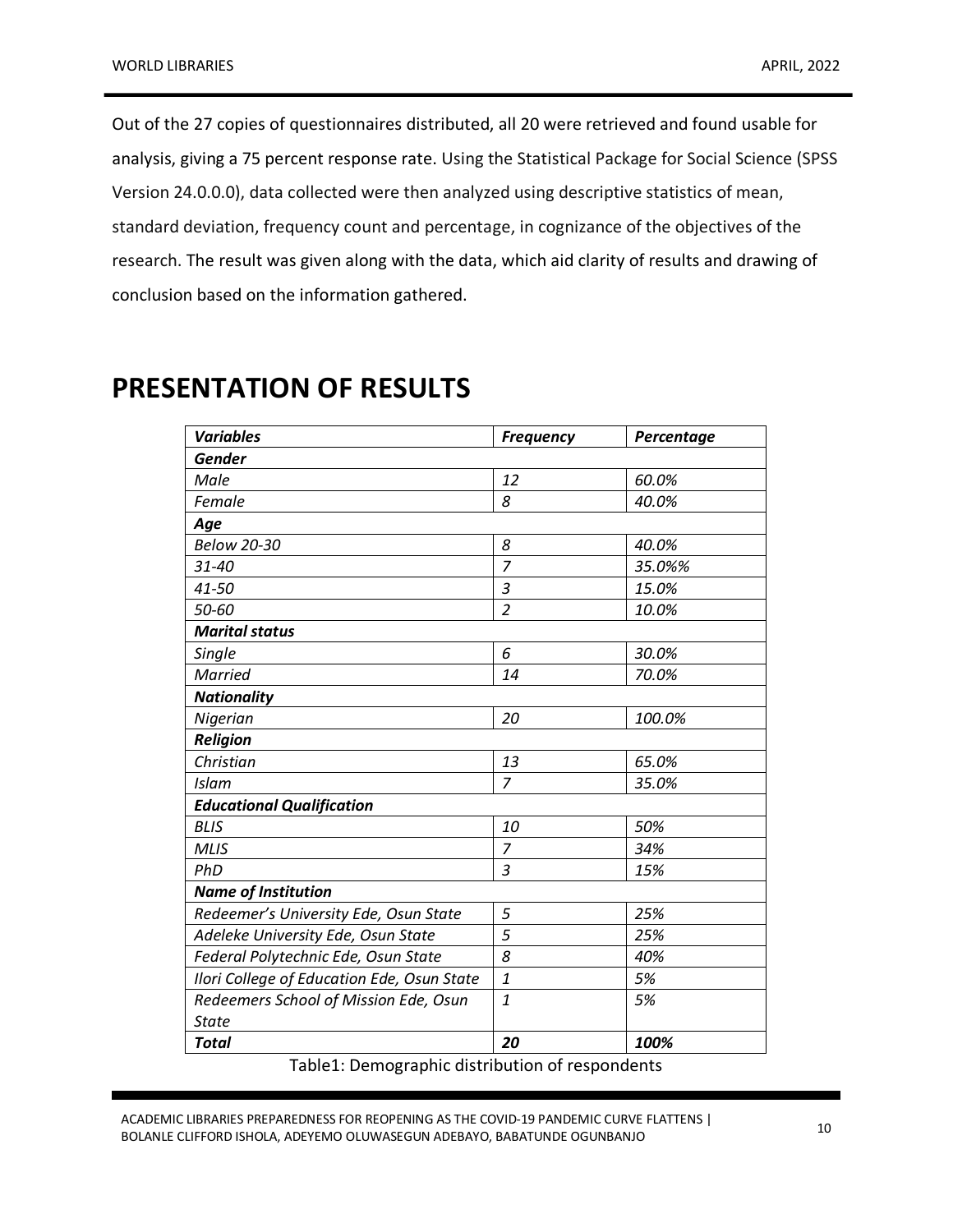This study is dominated by male respondents 12(60%) as against their female counterparts 8(40%) and they are mostly librarians with holders of first-degree certificate in Library Studies (BLIS) 10(50%), followed by hold6ers of master degree in Library studies (MLIS) 7(35%) and PhD 3(15%).

**Research Question 1:** What restriction approach did your library adopt to mitigate the COVID-19 pandemic?

| S/N              | <b>Items</b>                                                                                                                                                                                                                                 | $A(\%)$   | $D(\%)$  | $\overline{x}$ | Std.<br>Dev |
|------------------|----------------------------------------------------------------------------------------------------------------------------------------------------------------------------------------------------------------------------------------------|-----------|----------|----------------|-------------|
|                  | <b>Business (more or less) as usual</b>                                                                                                                                                                                                      |           |          |                |             |
| 1.               | Ensuring access to soap and warm water                                                                                                                                                                                                       | 20(100%)  | O(0%)    | 2.00           | .000        |
| 2.               | Ensuring they have a supply of hand sanitizers                                                                                                                                                                                               | 20(100%)  | O(0%)    | 2.00           | .000        |
| $\overline{3}$ . | Keeping surfaces clean, including tools,<br>computers, etc.                                                                                                                                                                                  | 20(100%)  | O(0%)    | 2.00           | .000        |
| 4.               | Rewrite library policy to allow staff and users to<br>stay at home when they feel sick                                                                                                                                                       | 20(100%)  | O(0%)    | 2.00           | .000        |
| 5.               | Review library services to provide new pages<br>with useful links to factual information on<br>COVID-19 for patrons on library websites and<br>step-up media literacy awareness to curb<br>online misinformation and fake news               |           | O(0%)    | 1.90           | .308        |
|                  | Mean = 9.9; std. dev. = .308                                                                                                                                                                                                                 |           |          |                |             |
|                  | <b>Some Restrictions</b>                                                                                                                                                                                                                     |           |          |                |             |
| 6.               | Cancellation of planned workshops and<br>rescheduling them to the webinar.<br>Implementing safety guidelines, and improving<br>library hygiene by disinfecting surfaces/objects.<br>Removing riskier items like headsets from<br>circulation | 17(85.0%) | 3(15.0%) | 1.85           | .366        |
| $Z_{\rm r}$      | Closing reading areas where users spend hours<br>for studies, especially group study areas.                                                                                                                                                  | 16(80.0%) | 4(20.0%) | 1.80           | .410        |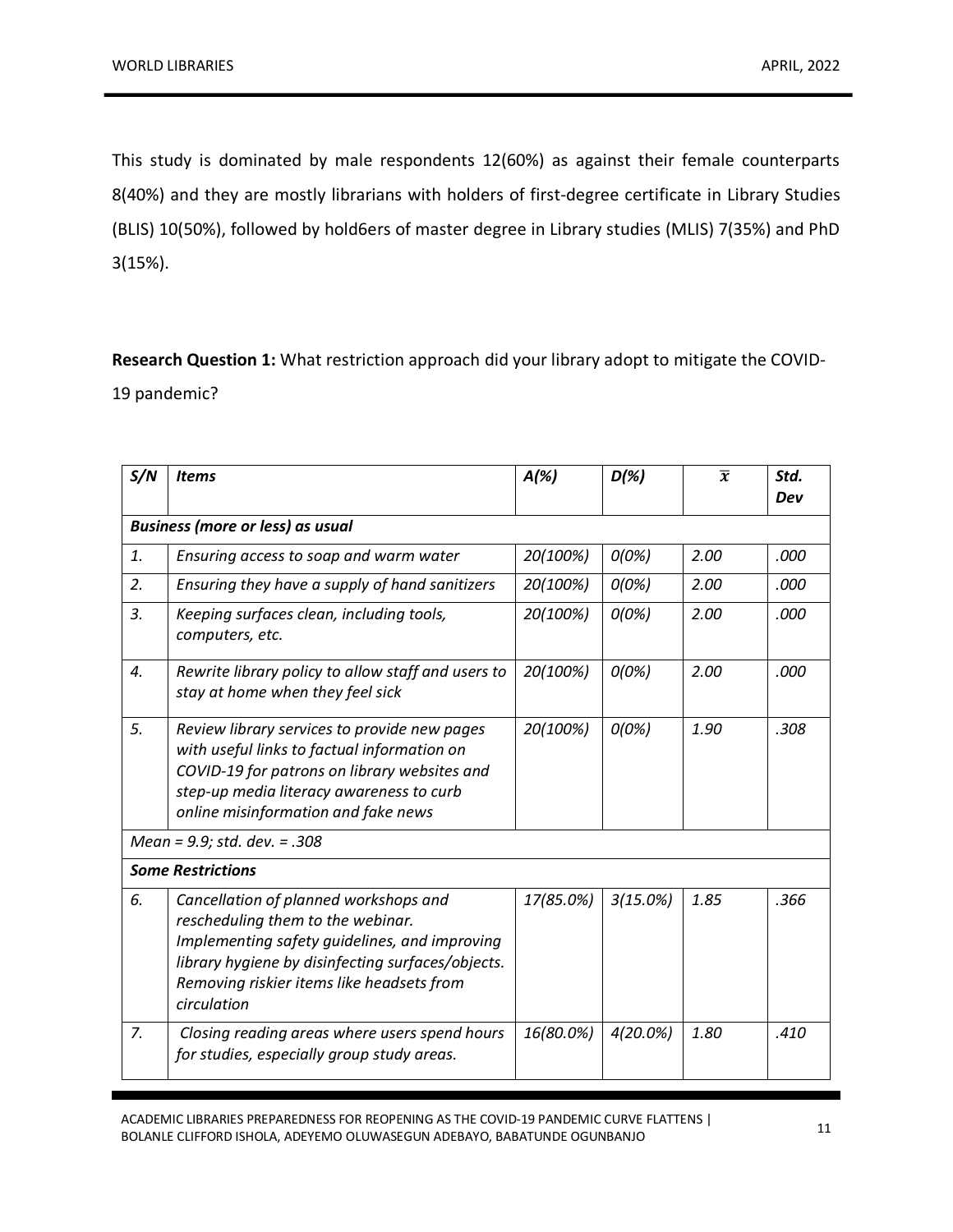| 8.  | Plan for further restriction; equipping staff with<br>skills (digital skills) and tools require to work<br>from home                                                                                                                                                            | 19(95.0%) | $1(5.0\%)$  | 1.95 | .224 |  |  |  |  |
|-----|---------------------------------------------------------------------------------------------------------------------------------------------------------------------------------------------------------------------------------------------------------------------------------|-----------|-------------|------|------|--|--|--|--|
|     | Mean = 5.6; std. dev. = .996                                                                                                                                                                                                                                                    |           |             |      |      |  |  |  |  |
|     | <b>Minimal Services</b>                                                                                                                                                                                                                                                         |           |             |      |      |  |  |  |  |
| 9.  | Closing reading areas and offering minimal<br>services like charging and discharging, but<br>ensuring returned information materials are<br>dropped in the book drop, drive-through pick-<br>up, return of the books, allowing patrons to<br>pick up books charged online, etc. | 20(100%)  | O(0%)       | 2.00 | .000 |  |  |  |  |
| 10. | Implementing quarantine policies on returned<br>books                                                                                                                                                                                                                           | 19(95.0%) | $1(5.0\%)$  | 1.95 | .224 |  |  |  |  |
| 11. | Providing services to support remote teaching                                                                                                                                                                                                                                   | 20(100%)  | O(0%)       | 2.00 | .000 |  |  |  |  |
| 12. | Implementing and test running policy for staff<br>to work from home                                                                                                                                                                                                             | 20(100%)  | O(0%)       | 2.00 | .000 |  |  |  |  |
|     | Mean = 7.95; std. dev. = 224                                                                                                                                                                                                                                                    |           |             |      |      |  |  |  |  |
|     | <b>Full closure</b>                                                                                                                                                                                                                                                             |           |             |      |      |  |  |  |  |
| 13. | Assigning staff to community services designed<br>to mitigate the pandemic, using their<br>information proficiency skills to mitigate the<br>pandemic and creating awareness as well as<br>disseminating knowledge on how to stay safe<br>and curb community spread             | 20(100%)  | O(0%)       | 2.00 | .000 |  |  |  |  |
| 14. | Closing the library door fully and ensuring staff<br>observe NCDC protocol for a public place like<br>social distancing and wearing of face mask<br>when they must go into the library                                                                                          | 14(70.0%) | $6(30.0\%)$ | 1.70 | .470 |  |  |  |  |
| 15. | Keep communication with the library's user<br>community on the library's new resources,<br>services and how to maximize the use of<br>available resources.                                                                                                                      | 19(95.0%) | $1(5.0\%)$  | 1.95 | .224 |  |  |  |  |
| 16. | Organizing digital services where copyright<br>permits                                                                                                                                                                                                                          | 17(85.0%) | 3(15.0%)    | 1.85 | .366 |  |  |  |  |
| 17. | Encourage the use of virtual libraries and<br>subscriptions to more databases. As well as<br>informing users of the databases that have<br>become free because of the pandemic                                                                                                  | 19(95.0%) | $1(5.0\%)$  | 1.95 | .224 |  |  |  |  |
| 18. | Offer reprieve on charged books, and allow<br>users access to more eBooks                                                                                                                                                                                                       | 18(90.0%) | $2(10.0\%)$ | 1.90 | .308 |  |  |  |  |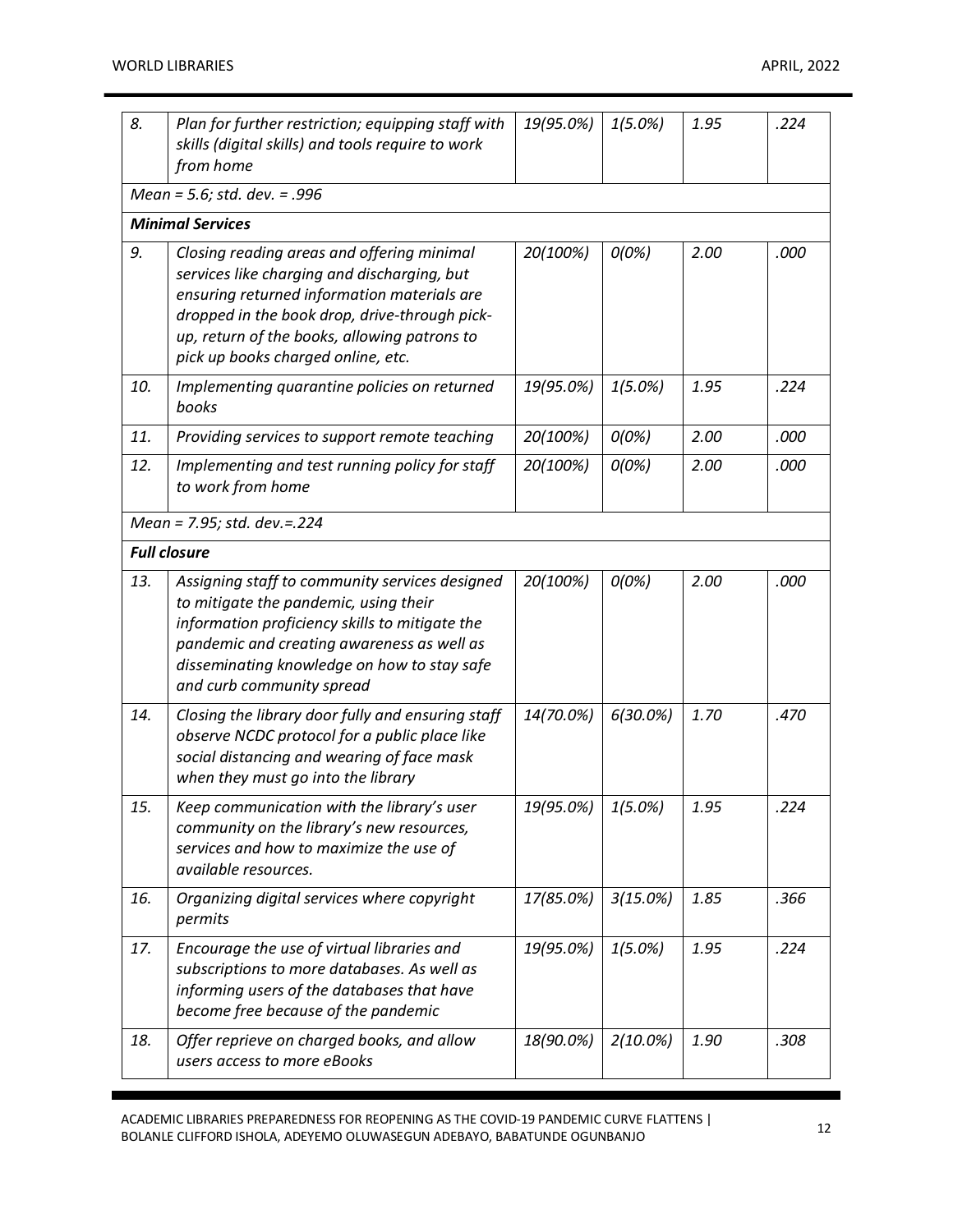| 19.                                        | Using library infrastructure like 3 D printing<br>machines to support community pandemic<br>mitigation efforts | 19(95.0%) | $1(5.0\%)$ | 1.95 | .224 |  |
|--------------------------------------------|----------------------------------------------------------------------------------------------------------------|-----------|------------|------|------|--|
| 20.                                        | Increase awareness of online services on library<br>Webpages and placing posters on library<br>buildings       | 20(100%)  | O(0%)      | 2.00 | .000 |  |
| Mean = $15.3$ ; std. dev. = $1.816$        |                                                                                                                |           |            |      |      |  |
| Grand mean = $38.75$ ; std. dev. = $3.344$ |                                                                                                                |           |            |      |      |  |

Table 2: Restriction Approach adopted by the Library to mitigate COVID-19 Pandemic NB: A=Agree (2); and D=Disagree (1)

Table 2 describes the restriction approach adopted by the librarian to mitigate the COVID-19 pandemic. This approach is divided into four sub-categories comprising business as usual, some restrictions, minimal service, and full closure. The result as depicted in Table 2, reveals that of all these sub-group categorizations, full closure is the most efficient as this sub-group recorded the highest mean value ( $\bar{x}$ = 15.30; std dev. =1.816), followed by business (more or less) as usual ( $\bar{x}$ = 9.9; std dev. =.308); minimal service ( $\bar{x}$ = 7.95; std dev. =.224) and some restrictions ( $\bar{x}$ = 5.6; std dev. =.996). To be able to determine the degree of effectiveness of these approaches, a test of norms was conducted. The result indicates that scale between 1-13.33 is low; 13.34-26.66, while 26.67 – 40 is high. The overall mean of restriction approach adopted by librarians to mitigate the COVID-19 pandemic is 38.75, which falls within the scale of 26.67-40. Thus, it can be concluded that the restriction approach put in place by the librarians to mitigate the COVID-19 pandemic is highly effective. This study synchronizes with IFLA (2020) COVID-19 and global updates, which stated that libraries around the world are facing hard choices around which services to offer and different situations, from broadly maintaining a full service to complete closure; ranging from business as usual, some restrictions, minimal restrictions to full closure. These findings agree with ALA (2020). They found that libraries during the COVID-19 pandemic restricted access to their buildings, implemented safety protocols for staff and users.

ACADEMIC LIBRARIES PREPAREDNESS FOR REOPENING AS THE COVID-19 PANDEMIC CURVE FLATTENS | ACADEMIC LIBRANIES FREFAREDIVESS FOR REOFENING AS THE COVID-19 FANDEMIC CONVETENTIONS | 13<br>BOLANLE CLIFFORD ISHOLA, ADEYEMO OLUWASEGUN ADEBAYO, BABATUNDE OGUNBANJO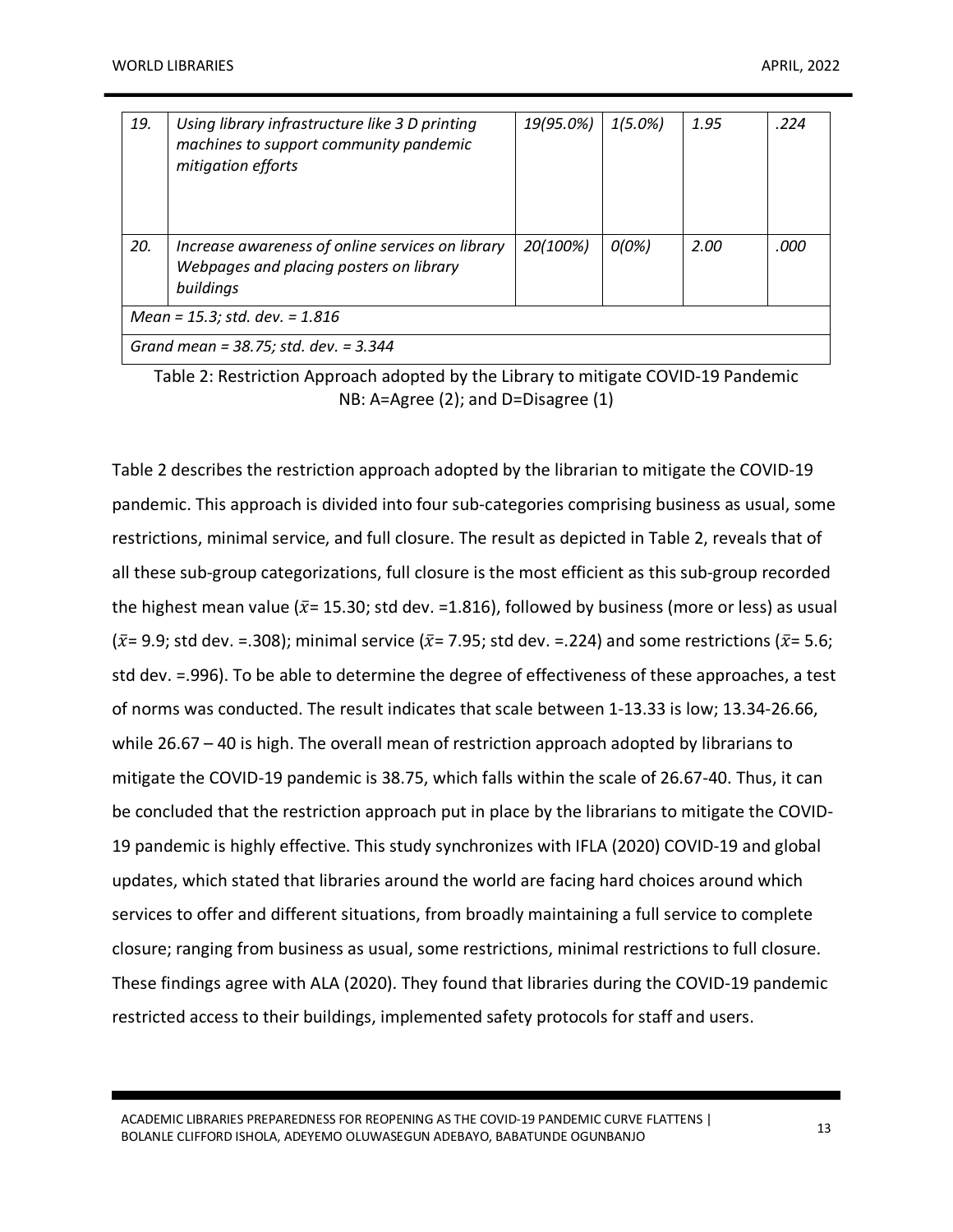**Research Question 2:** Determine preparations made for staff safety as the library reopen amid

the COVID19 Pandemic

| S/N | <b>Items</b>                                                                                                                                                                      | $A(\%)$   | $D(\%)$    | $\overline{x}$ | Std. |
|-----|-----------------------------------------------------------------------------------------------------------------------------------------------------------------------------------|-----------|------------|----------------|------|
|     |                                                                                                                                                                                   |           |            |                | Dev  |
| 1.  | Train staff, equipping them with new<br>proficiency skills and tools to enable them to<br>work remotely from home                                                                 | 20(100%)  | O(0%)      | 2.00           | .000 |
| 2.  | Set up exhibitions, whether online or<br>physically, on how to effectively wash hands<br>from elbows to the finger, in between the<br>fingers and under the nails                 | 19(95.0%) | $1(5.0\%)$ | 1.95           | .224 |
| 3.  | Provision for the use of an infrared<br>thermometer for temperature checks at the<br>entrance of the library                                                                      | 19(95.0%) | $1(5.0\%)$ | 1.95           | .224 |
| 4.  | Review library policy to encourage staff and<br>patrons to stay at home if they feel sick.                                                                                        | 20(100%)  | O(0%)      | 2.00           | .000 |
| 5.  | Providing face masks for library staff while<br>enforcing a social distancing policy of at least<br>1 meter (3 feet) among staff                                                  | 20(100%)  | O(0%)      | 2.00           | .000 |
| 6.  | Finalizing plans for library staff to work from<br>home                                                                                                                           | 19(95.0%) | 1(5.0%)    | 1.95           | .224 |
| 7.  | Post-hand-washing remainders in the library,<br>using the set of posters from the NCDC                                                                                            | 20(100%)  | O(0%)      | 2.00           | .000 |
| 8.  | Using library infrastructure like 3 D printing<br>machines to support community pandemic<br>mitigation efforts                                                                    | 20(100%)  | O(0%)      | 2.00           | .000 |
| 9.  | Organize and prepare library resources and<br>serves for additional restrictions ensuring<br>staff have the skills and equipment (digital) to<br>work from home for a longer time | 20(100%)  | O(0%)      | 2.00           | .000 |
| 10. | Review library policy towards improved<br>housekeeping activities                                                                                                                 | 20(100%)  | O(0%)      | 2.00           | .000 |
|     | Grand mean = 19.85, std. dev.=.672                                                                                                                                                |           |            |                |      |

Table 3: Preparation made For Staff Safety as the Library Reopen amid the COVID-19 Pandemic NB: A=Agree (2); and D=Disagree (1)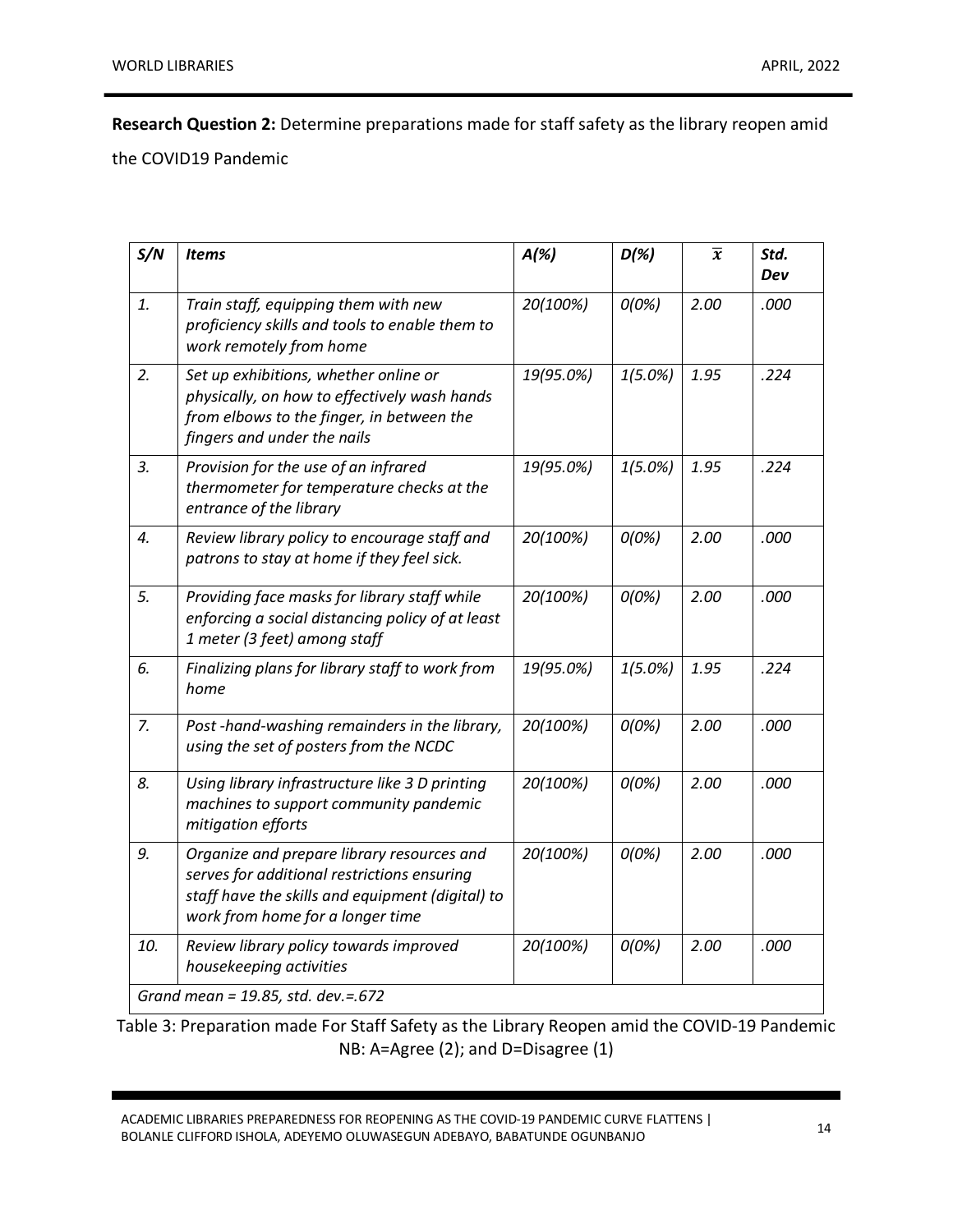Table 3 shows the preparations made for the staff safety as libraries reopen amid the COVID-19 pandemic. The result in Table 3 reveals that some of the most potent preparatory programs put in place are; staff are trained and equipped with new proficiency skills and tools to work with  $({\bar x}$  = 2.00; std dev. =.000); staff and users are encouraged to take time to recover if they are feeling ill( $\bar{x}$ = 2.00; std dev. =.000); provision of disposable face mask ( $\bar{x}$ = 2.00; std dev. =.000); among others. To be able to ascertain the effectiveness of these programs, a test of the norm was conducted and the result (Table 2) shows that scale between 1-6.67 is low, 6.68-13.34 is moderate, while 13-34-20 is high. The overall mean of the preparations made for the staff safety as libraries reopen amid the COVID-19 pandemic is 19.85, which falls within the scales of 13.34-20. Thus, it can be concluded that the effectiveness of the preparations made for the staff safety as libraries reopens amid the COVID-19 pandemic is high. These findings concur with ALA (2020) that libraries during the COVID-19 pandemic provided online library services like phone services to their patrons.

**Research Question 3:** What are the preparations made for users' safety as the library reopen amid the COVID19 pandemic?

| S/N | <b>Items</b>                                                                                                                                     | SA (%) | A(%)     | D(%)  | SD(%) | $\overline{x}$ | Std. Dev |
|-----|--------------------------------------------------------------------------------------------------------------------------------------------------|--------|----------|-------|-------|----------------|----------|
| 1.  | Regular update of users about<br>ways the COVID-19 virus is<br>transmitted relying on<br>information from reliable<br>websites like NCDC and WHO | O(0%)  | 20(100%) | O(0%) | O(0%) | 3.00           | .000     |
| 2.  | Organizing demonstration on<br>how to effectively wash hands<br>from the finger, then between<br>fingers and under the nails                     | 0(0%)  | 20(100%) | O(0%) | O(0%) | 3.00           | .000     |
| 3.  | Provision for the use of an<br>infrared thermometer for                                                                                          | 0(0%)  | 20(100%) | 0(0%) | O(0%) | 3.00           | .000     |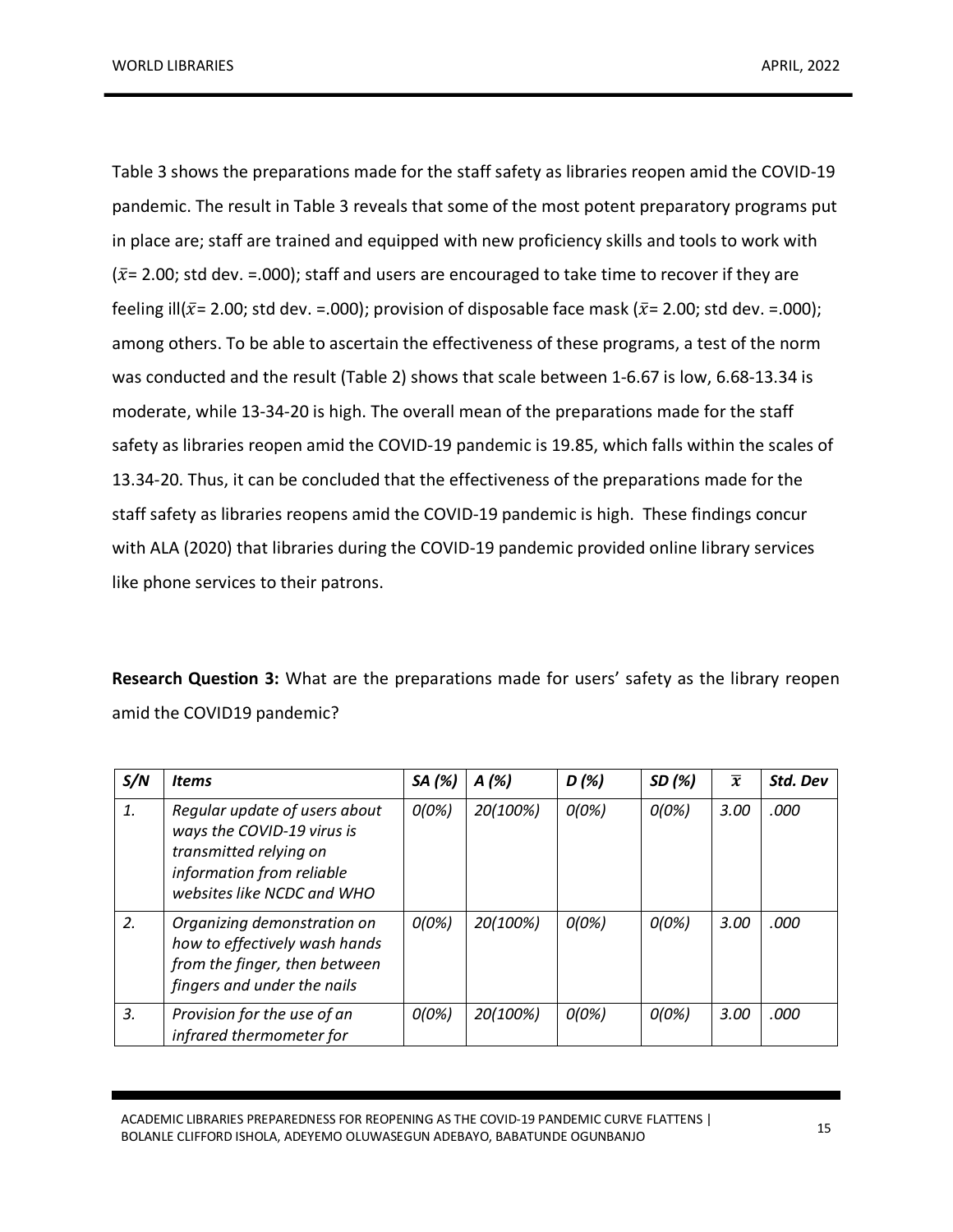|     | temperature checks at the<br>entrance of the library                                                                                                                                                                                             |       |           |             |       |      |      |
|-----|--------------------------------------------------------------------------------------------------------------------------------------------------------------------------------------------------------------------------------------------------|-------|-----------|-------------|-------|------|------|
| 4.  | Providing hand-washing<br>facilities (soap and warm<br>water) and alcohol-based<br>sanitizer at the entrance                                                                                                                                     | O(0%) | 19(95.0%) | 1(5.0%)     | O(0%) | 2.95 | .224 |
| 5.  | Implementation of guidelines<br>for social distancing for public<br>places as enshrines in NCDC<br>protocol. In the library, this may<br>involve altering the existing<br>seating arrangement by<br>removing some Carrels and<br>chairs.         | O(0%) | 20(100%)  | O(0%)       | O(0%) | 3.00 | .000 |
| 6.  | Strict implementation of a new<br>policy of compulsory use of face<br>masks by patrons and putting<br>measures in place for more<br>awareness of the safety of<br>proper use of face masks can<br>bring to users and the library<br>environment. | O(0%) | 20(100%)  | O(0%)       | O(0%) | 3.00 | .000 |
| 7.  | Arrange keyboards and screens<br>to allow for regular cleaning                                                                                                                                                                                   | O(0%) | 18(90.0%) | $2(10.0\%)$ | O(0%) | 2.90 | .308 |
| 8.  | Intensify efforts in updating<br>library websites to deal with<br>demand for more COVID-19<br>Pandemic related information                                                                                                                       | O(0%) | 17(85.0%) | 3(15.0%)    | O(0%) | 2.85 | .366 |
| 9.  | Move library services online,<br>including bibliography, to keep<br>users posted on library physical<br>holdings.                                                                                                                                | O(0%) | 18(90.0%) | $2(10.0\%)$ | O(0%) | 2.90 | .308 |
| 10. | Receiving useful coverage in the<br>local press for COVID 19<br>Mitigation library service                                                                                                                                                       | O(0%) | 18(90.0%) | $2(10.0\%)$ | O(0%) | 2.90 | .308 |
| 11. | Keeping surface clean, including<br>library computer accessories                                                                                                                                                                                 | O(0%) | 18(90.0%) | $2(10.0\%)$ | O(0%) | 2.90 | .308 |
| 12. | Ready to deploy library space<br>and infrastructure like 3 D<br>printing machines to support<br>community pandemic<br>mitigation efforts                                                                                                         | O(0%) | 18(90.0%) | $2(10.0\%)$ | O(0%) | 2.90 | .308 |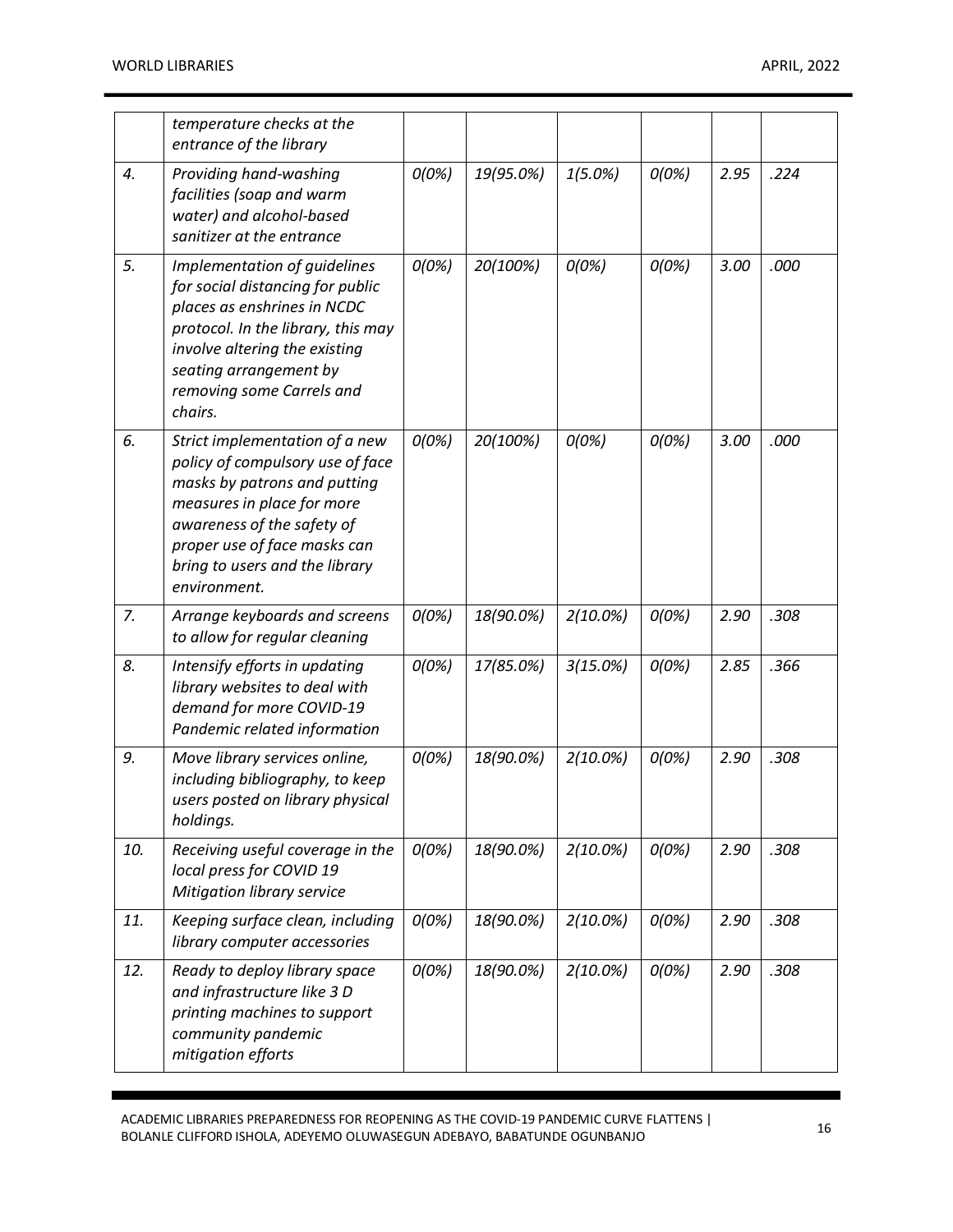| 13. | Ready to make available face<br>masks to users who are<br>desperate to read but may have<br>lost their mask on the way to<br>the library. At the same time,<br>making sure to enforce a social<br>distancing policy of at least 1<br>meter (3 feet) and close study<br>space where necessary. | O(0%) | 20(100%)  | O(0%)       | O(0%) | 3.00 | .000 |
|-----|-----------------------------------------------------------------------------------------------------------------------------------------------------------------------------------------------------------------------------------------------------------------------------------------------|-------|-----------|-------------|-------|------|------|
| 14. | Post-hand-washing reminders<br>in the library, using the great<br>set of posters from the NCDC                                                                                                                                                                                                | O(0%) | 18(90.0%) | 2(10.0%)    | O(0%) | 2.90 | .308 |
| 15. | Put in place a more flexible<br>charging policy for graduating<br>students and researchers,<br>providing them with more<br>digital information resources.                                                                                                                                     | O(0%) | 20(100%)  | O(0%)       | O(0%) | 3.00 | .000 |
| 16. | Create packs of digital<br>resources for users                                                                                                                                                                                                                                                | O(0%) | 18(90.0%) | $2(10.0\%)$ | O(0%) | 2.90 | .308 |
| 17. | Provides information about<br>preventative actions to staff<br>and users                                                                                                                                                                                                                      | O(0%) | 19(95.0%) | $1(5.0\%)$  | O(0%) | 2.95 | .224 |
| 18. | Review library hygiene policy on<br>frequently used resources or<br>touched areas in the library like<br>bathrooms, railing, doors<br>knobs, keyboards, counters and<br>workstations, etc.                                                                                                    | O(0%) | 19(95.0%) | $1(5.0\%)$  | O(0%) | 2.95 | .224 |
| 19. | Share COVID19 resources and<br>information via their websites.<br>The most common resources<br>are links to NCDC, WHO, and<br>Government health<br>departments.                                                                                                                               | O(0%) | 18(90.0%) | $2(10.0\%)$ | O(0%) | 2.90 | .308 |
| 20. | Reconsidering planned of<br>workshop, moving them to<br>webinar                                                                                                                                                                                                                               | O(0%) | 19(95.0%) | $1(5.0\%)$  | O(0%) | 2.95 | .224 |
| 21. | Provide links to reliable<br>information sources like NCDC<br>and WHO to patrons and use<br>social media tools Facebook,<br>WhatsApp, and blogs to<br>communicate information to                                                                                                              | O(0%) | 19(95.0%) | $1(5.0\%)$  | O(0%) | 2.95 | .224 |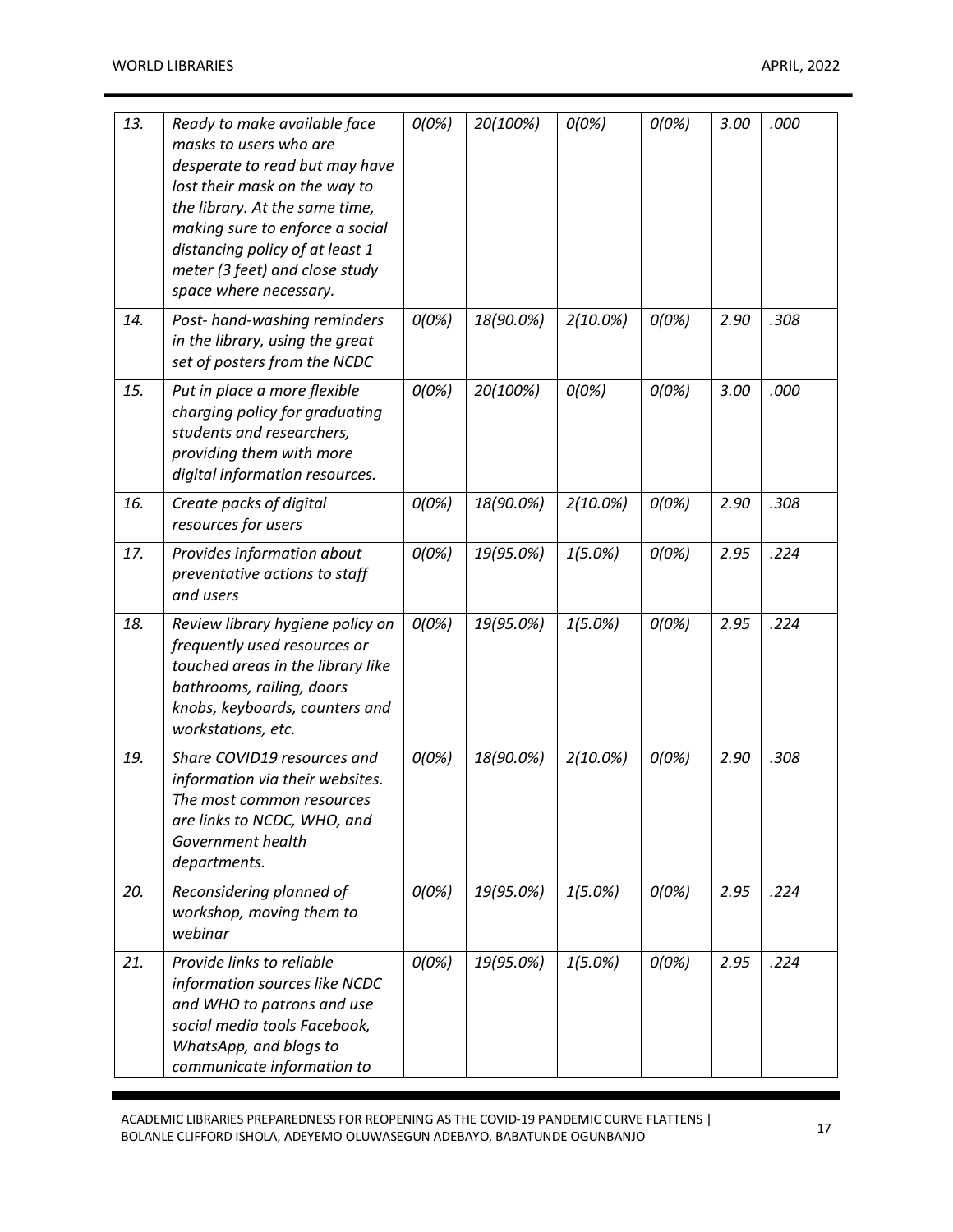|     | keep people aware of how the<br>COVID-19 Pandemic situation is<br>evolving.                                                                                                                                                                                                      |       |           |             |       |      |      |
|-----|----------------------------------------------------------------------------------------------------------------------------------------------------------------------------------------------------------------------------------------------------------------------------------|-------|-----------|-------------|-------|------|------|
| 22. | Provide users with updates<br>about the impact of the COVID-<br>19 Pandemic on on-campus life.<br>Especially information on self-<br>isolating for those returning to<br>campuses. As well as helping<br>them understand COVID-19<br>Pandemic associated medicinal<br>vocabulary | O(0%) | 18(90.0%) | $2(10.0\%)$ | O(0%) | 2.90 | .308 |
| 23. | Offering access to Zoom<br>subscriptions                                                                                                                                                                                                                                         | O(0%) | 15(75.0%) | 5(25.0%)    | O(0%) | 2.75 | .444 |
| 24. | Set up opportunities to contact<br>librarians remotely                                                                                                                                                                                                                           | O(0%) | 18(90.0%) | $2(10.0\%)$ | O(0%) | 2.90 | .308 |
| 25. | Review library policy to allow<br>for safe returning of loaned<br>books using book drops,<br>assuming they are all<br>contaminated                                                                                                                                               | O(0%) | 20(100%)  | $O(0.0\%)$  | O(0%) | 3.00 | .000 |
| 26. | Put up posters on strategic<br>places in the library                                                                                                                                                                                                                             | O(0%) | 20(100%)  | $O(0.0\%)$  | O(0%) | 3.00 | .000 |
| 27. | Review library policies to<br>encourage more use of the<br>virtual resources and<br>subscription to more databases                                                                                                                                                               | O(0%) | 20(100%)  | $O(0.0\%)$  | O(0%) | 3.00 | .000 |
| 28. | Stepping up awareness of new<br>digital resources and services<br>on library websites                                                                                                                                                                                            | O(0%) | 20(100%)  | $O(0.0\%)$  | O(0%) | 3.00 | .000 |
| 29. | Stepping up awareness on<br>useful links and websites<br>providing reliable information<br>on COVID-19 Pandemic like<br>WHO, NCDC, ALA, Africa CDC<br><b>ETC</b>                                                                                                                 | O(0%) | 20(100%)  | $O(0.0\%)$  | O(0%) | 3.00 | .000 |
| 30. | Offering amnesty on borrowed<br>physical books.                                                                                                                                                                                                                                  | O(0%) | 18(90.0%) | $2(10.0\%)$ | O(0%) | 2.90 | .308 |
| 31  | Providing media literacy to<br>users to curb fake news and<br>misinformation on COVID-19<br>Pandemic                                                                                                                                                                             | O(0%) | 20(100%)  | O(0.0%)     | O(0%) | 3.00 | .000 |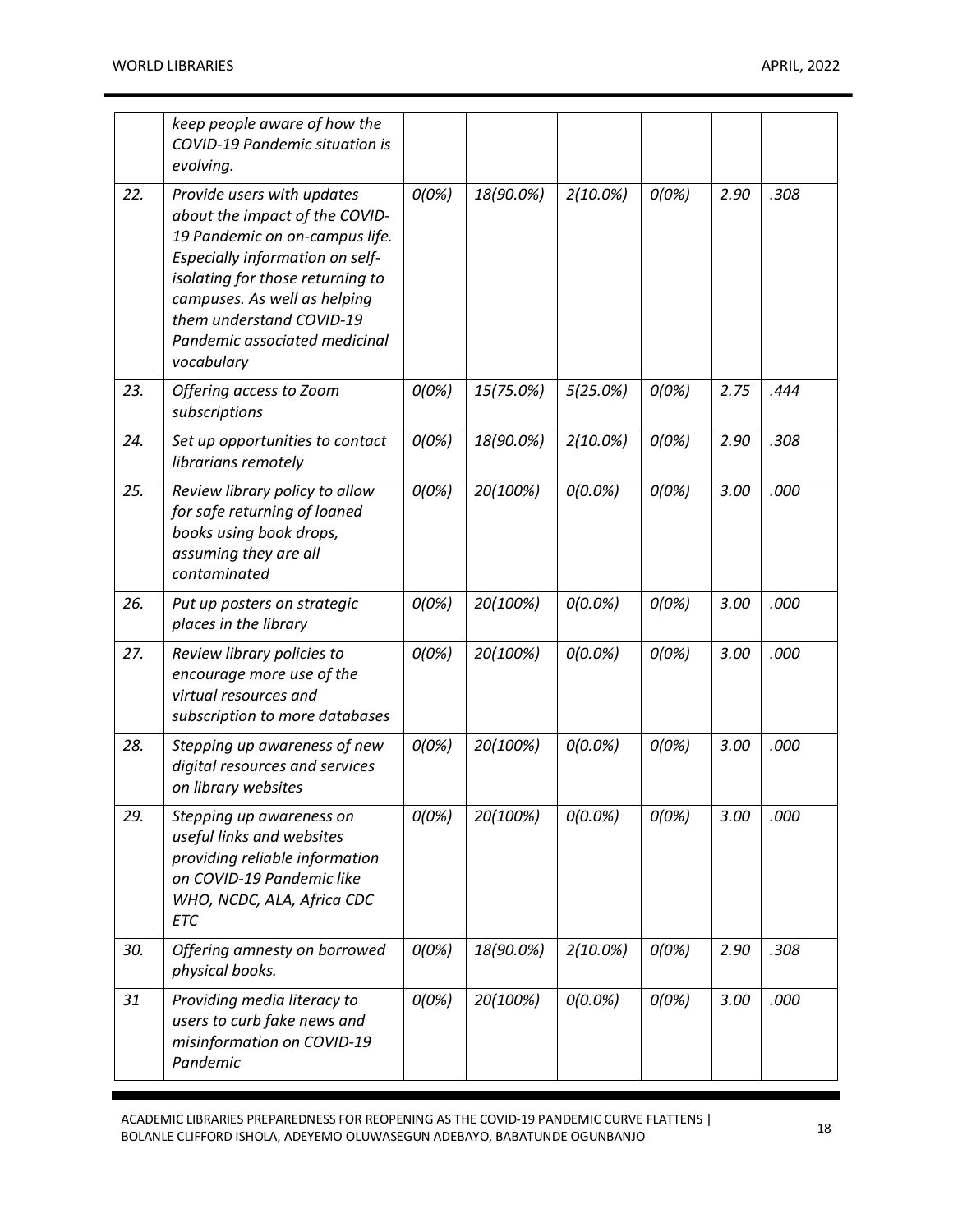*Grand mean = 91.25; std. dev. = 5.318*

Table 4: Preparation Made for Users as the Library Reopen Amid the COVID19 Pandemic NB: SA = Strongly Agree (4); A=Agree (3); D=Disagree (2); and SD=Strongly Disagree (1)

Table 4 describes the preparations in place by libraries for the users as they reopen amid the COVID19 pandemic. To show the degree of effectiveness of these programs, a test of the norm was conducted. The Result shows that a scale between 1-41.33 is low, 41.34-82.66 is moderate, while 82.67-124 is high. The overall mean of the preparations put in place by libraries for the users as they reopen amid the COVID19 pandemic is 91.25, which falls between the scales of 82.67-124. Therefore, it can be concluded that the preparations put in place by libraries for the users as they reopen amid the COVID19 pandemic are highly effective. These findings corroborate Hinchliffe (2020), who asserted that librarians are in a useful and advantageous position to act in response to the COVID-19 Pandemic because libraries have been building their information communication technologies infrastructure for the decades. They have been running a hybrid library; a combination of digital and traditional physical library services and concludes he is impressed that despite the full closure of the most physical libraries, librarians are still able to provide a far above the ground level library services to users; moving their services online for their users as teaching activities also moved online during the COVID-19 Pandemic. However, Kudos goes to the library professional bodies; Nigerian Library Association, Information Association and Institutions, and IFLA, for continuous sensitization on numerous electronic platforms and workshops on the webinar, as well as resources they provided for library and information science professionals on how to manage and mitigate the COVID-19 pandemic. They should keep up the excellent work as Nigeria and the rest of the world struggles to manage the second spring. More teaches, information cum knowledge is still very much required for successful mitigation of the pandemic. Thus, librarians in Nigeria are equipped to manage the library resources, environment, users, and services as the library reopens amid the COVID-19 pandemic.

ACADEMIC LIBRARIES PREPAREDNESS FOR REOPENING AS THE COVID-19 PANDEMIC CURVE FLATTENS | ACADEMIC LIBRANIES FREFAREDIVESS FOR REOFENING AS THE COVID-19 FANDEMIC CONVETENTIONS | 19<br>BOLANLE CLIFFORD ISHOLA, ADEYEMO OLUWASEGUN ADEBAYO, BABATUNDE OGUNBANJO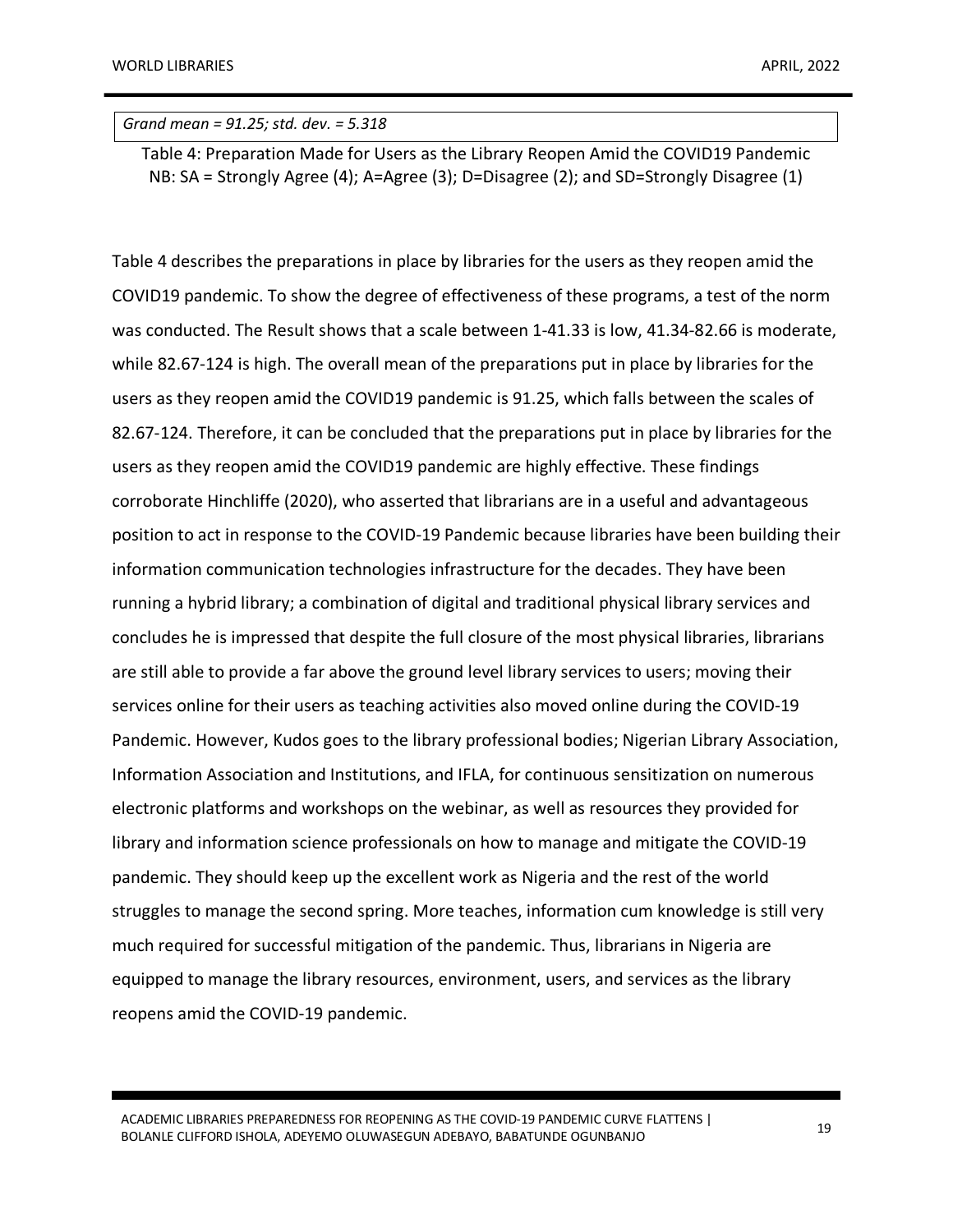**Research Question 4:** What are the challenges faced by your library as the library prepared to

reopen amid the COVID19 pandemic?

| S/N | <b>Items</b>                                 | $A(\%)$   | D(%)        | $\overline{x}$ | Std. Dev |
|-----|----------------------------------------------|-----------|-------------|----------------|----------|
| 1.  | Erratic power supply                         | 16(80.0%  | 4(20.0%     | 1.85           | .489     |
| 2.  | Feeling shy communicating COVID 19           | 18(90.0)  | $2(10.0\%)$ | 1.90           | .308     |
|     | pandemic information                         |           |             |                |          |
| 3.  | <b>Finance Problem</b>                       | 17(85.0%) | 3(15.0%)    | 1.85           | .366     |
| 4.  | Fear of contracting the virus in the working | 14(70.0%) | $6(30.0\%)$ | 1.70           | .470     |
|     | environment                                  |           |             |                |          |
| 5.  | Discomfort occasion by hours of wearing a    | 15(75.0%) | 5(25.0%)    | 1.75           | .444     |
|     | facemask                                     |           |             |                |          |
| 6.  | Additional responsibilities                  | 12(60.0%) | $8(40.0\%)$ | 1.60           | .503     |
| 7.  | Techno phobia as more services move online   | 15(75.0%) | 5(25.0%)    | 1.75           | .444     |
| 8.  | Fear of not knowing what to happen next      | 20(100%)  | O(0%)       | 2.00           | .000     |
| 9.  | Adapting to a changing working               | 19(95.0%) | $1(5.0\%)$  | 1.95           | .224     |
|     | environment                                  |           |             |                |          |
| 10. | Fears that patrons may be uncooperative      | 19(95.0%) | $1(5.0\%)$  | 1.95           | .229     |
| 11. | Worry that I do not have enough              | 15(75.0%) | 5(25.0%)    | 1.75           | .444     |
|     | information to manage the new library        |           |             |                |          |
|     | environment                                  |           |             |                |          |
| 12. | Lack of adequate training                    | 15(75.0%) | 5(25.0%)    | 1.75           | .444     |
| 13  | Poor communication network                   | 17(85.0%) | 3(15.0%)    | 1.85           | .366     |
| 14. | Lack of adequate ICT equipment               | 18(90.0)  | $2(10.0\%)$ | 1.90           | .308     |
| 15. | The High cost of ICT infrastructure          | 17(85.0%) | 3(15.0%)    | 1.85           | .366     |
| 16. | There is a lack of proper discussion by a    | 15(75.0%) | 5(25.0%)    | 1.75           | .444     |
|     | health professional                          |           |             |                |          |
| 17. | There is no need of knowing anything         | 17(85.0%) | 3(15.0%)    | 1.65           | .489     |
|     | because I already know everything            |           |             |                |          |
|     | Grand mean = 30.80; std. dev. = 6.338        |           |             |                |          |

Table 5: Challenges Faced by the Library as the Library Prepare to Reopen Amid the COVID-19 Pandemic

NB: A=Agree (2); and D=Disagree (1)

Table 5 explains the challenges confronted by libraries as they prepare to reopen amid the COVID-19 pandemic. The table shows that the most severe challenges confronting them include; fear of not knowing what to happen next ( $\bar{x}$ =2.00), followed by how to adapt to the changing working environment ( $\bar{x}$ = 1.95), fears that patrons may be uncooperative ( $\bar{x}$ = 1.95)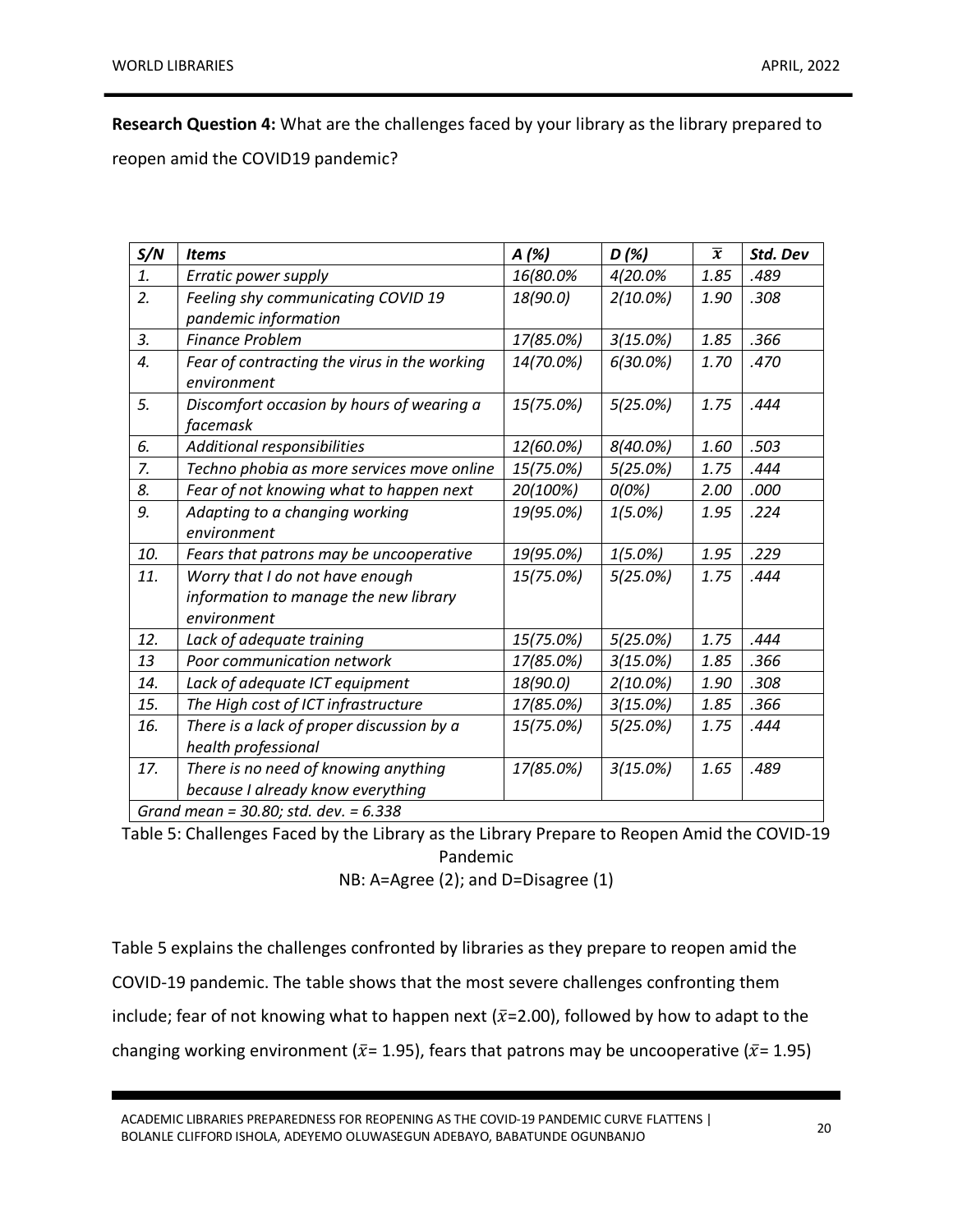among others. To show the overall severity of the challenges, a test of norm conducted showed that scale between 1-11.33 is low, 11.34-22.66 is moderate, while 22.67- 34 is high. The overall mean of the challenges faced by libraries as they prepare to reopen amid the COVID-19 pandemic is 30.8, which falls within the scale of 22.67-34.00. It can therefore be concluded that the severity of the challenges is high. This finding is in line with the United Nations Scientific Educational and Cultural Organization (2020) which opined that academic institutions and their students would be confronted with extraordinary problems in the wake of the severe stage of the COVID-19 pandemic. One of such problems in Nigerian academic libraries will be fear of the unknown as staff and students would prioritize their safety. This change brought about by the pandemic will require a paradigm shift in service delivery in a bid to minimize contact and adhere to stipulated preventive measures. However, most librarians in Nigeria find it difficult to adapt to changing environments prompted by advances in technology, changing economy or crises (Adebayo, Fagbohun, Esse & Nwokeoma, 2017). It is pertinent to state that the COVID-19 pandemic confronts the world with uncertain situations, which could prompt negative feelings of fear and anxiety among librarians in Nigeria.

The issue of funding to reopen the library and ensure adequate ICT equipment is one of the highly identified challenges to library reopening. It should be noted that several studies like that of Ishola (2014) have identified the lack of funds to the challenges of libraries in Nigeria. On the global scale, the Association of College and Research Library (2020) asserted that the COVID-19 pandemic has increased the problem of paucity of funds in libraries and stressed that many libraries now have multifaceted financial problems occasion by budget reductions. The study further reveals that patrons might not be cooperative, especially in following library guidelines for reopening vis-a-vis complying with the stipulated preventive measures.

ACADEMIC LIBRARIES PREPAREDNESS FOR REOPENING AS THE COVID-19 PANDEMIC CURVE FLATTENS | BOLANLE CLIFFORD ISHOLA, ADEYEMO OLUWASEGUN ADEBAYO, BABATUNDE OGUNBANJO <sup>21</sup>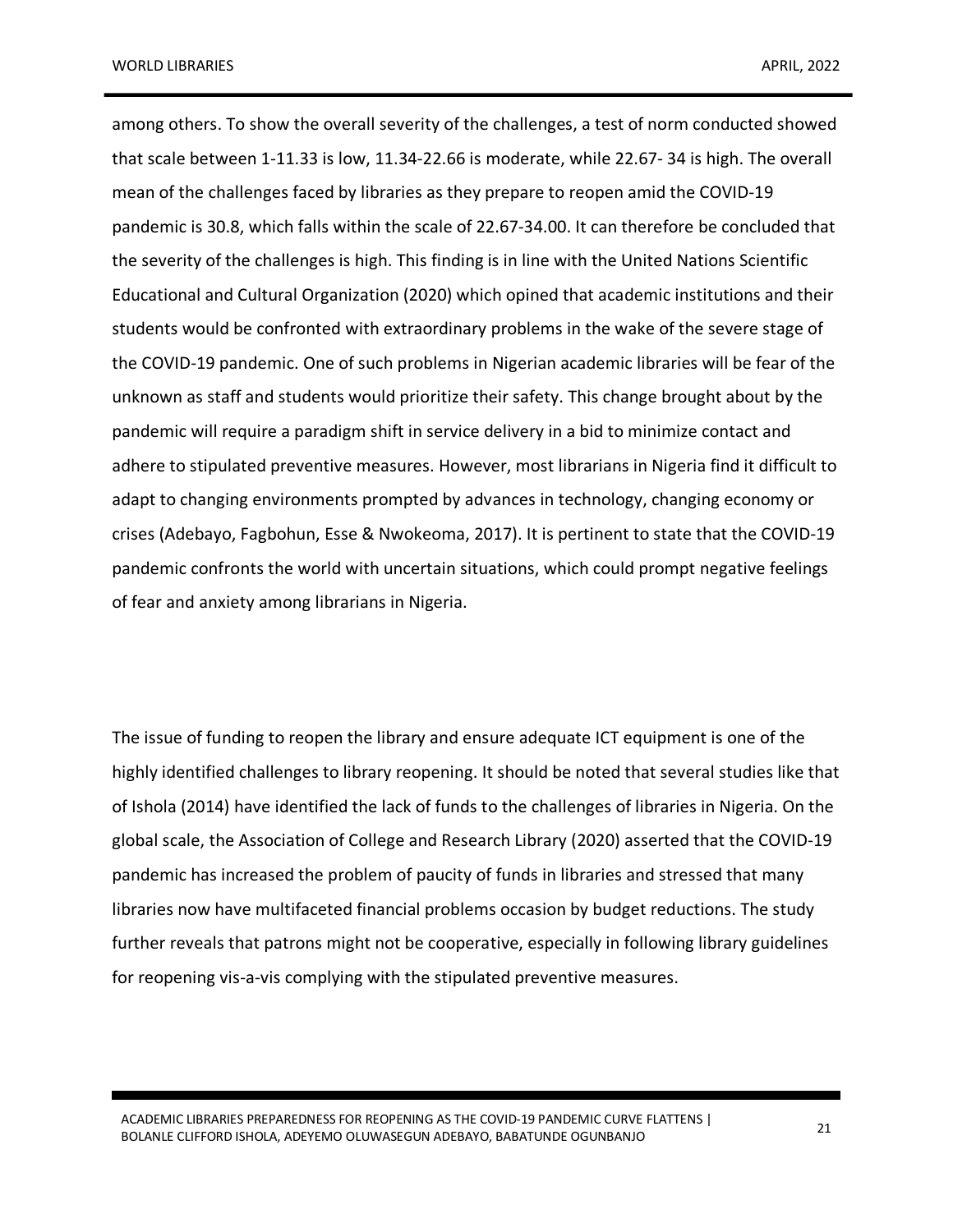## **CONCLUSION AND RECOMMENDATIONS**

Academic libraries in Nigeria have adopted a combination of different restriction approaches at various times to mitigate the COVID-19 pandemic and halt its spread as libraries reopen. Consequently, preparations are made for staff and users' safety as the libraries reopen amid the COVID-19 Pandemic, given the need to continue education while staying safe. However, there is still palpable anxiety among academic librarians in Nigeria with regard to their health, safety and library environment as the libraries reopen amid the COVID-19 pandemic. Given the uncertainties associated with the pandemic, librarians are unsure of what next and the inability to dare need to adapt to the changing working environment challenges their work productivity. The study, therefore, reinforces the need for librarians in Nigeria to come to terms with the new normal and face the fact that their library environment may not be safe as it used to be for a long time, as such embrace online service delivery, minimizing human contact with the physical library. Given this, the following are recommended:

- 1. Government should provide more funding for academic libraries to meet with contemporary best global practices in their library as the library reopens amid the COVID-19 pandemic.
- 2. Academic libraries should implement strict COVID-19 protocols in line with NCDC/WHO recommendations as they reopen amid the COVID19 pandemic.
- 3. Academic library managers should, as a matter of urgency, update library policies, patron behavior policies, meeting room policies, collection development policies, etc., in line with COVID-19 preventive measures.
- 4. Academic Library managers should move library services online, minimizing human contact with their library physical environment.
- 5. Academic libraries should provide free Wi-Fi around the library and prepare the library's physical surroundings for people to study in groups of two, three, and more, without necessarily entering the library.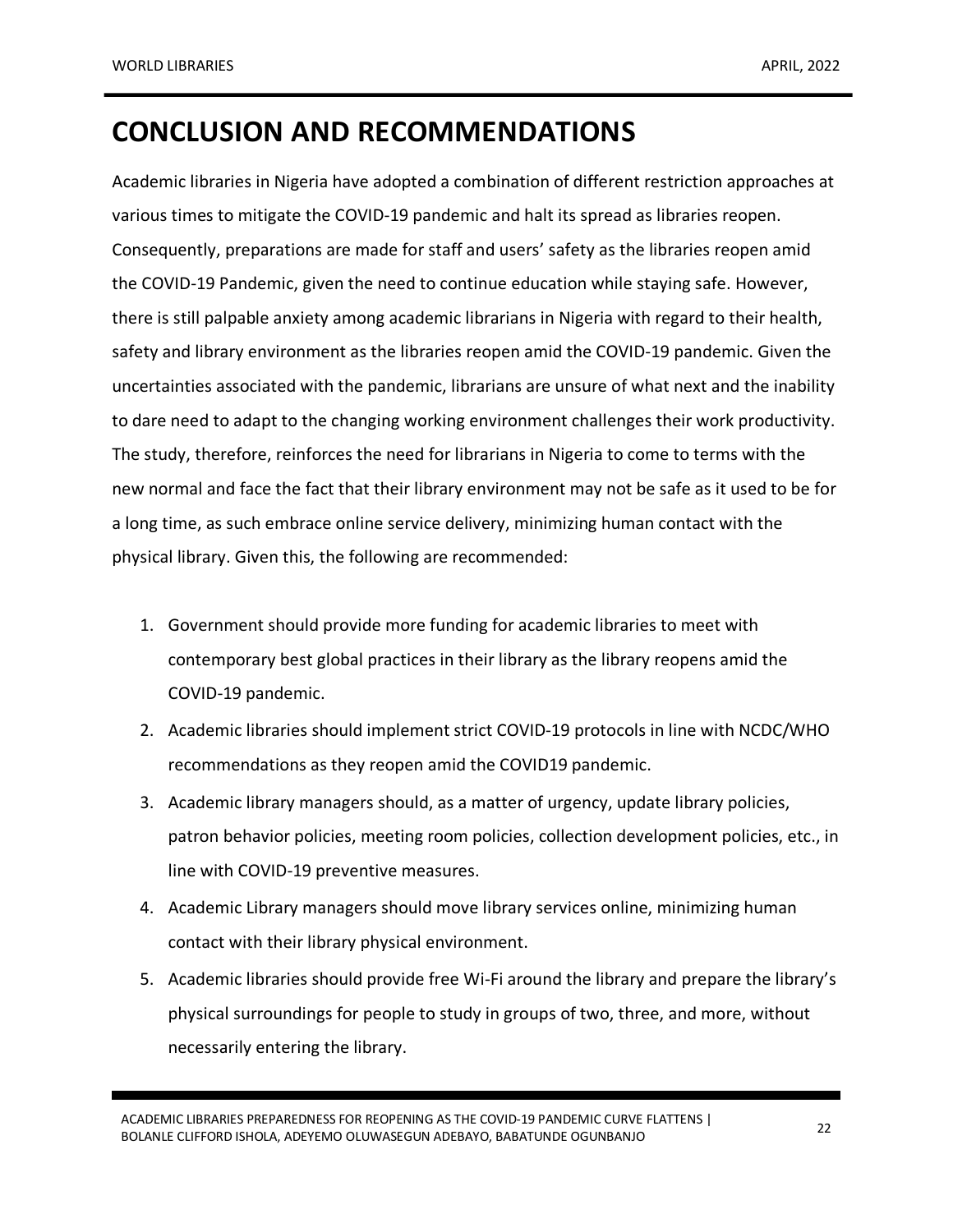- 6. The use of artificial intelligence may be considered to reduce physical contact with library materials and objects.
- 7. Retraining of staff to equip them with safety tips, boosting their confidence and improving their digital skills is required for effective library service delivery amidst the COVID-19 pandemic.

#### **REFERENCES**

- Adebayo, O., Esse, U. C., Fagbohun, M & Nwokeoma, N. M. (2017). Change Management in the Academic Library: Transition from Print to Digital Collections. In R.K. Bhardwaj (Eds.), Digitizing the Modern Library and the Transition from Print to Electronic (pp. 1-28.). University of Delhi, India: IGI Global 10.4018/978-1-5225-2119-8.ch001
- Adeleke, A. (2020) Re-jigging library services in response to the new normal. Olusegun Oke Library's maiden webinar, Ladoke Akintola University of Technology, Ogbomoso, Oyo State, Nigeria.
- ALA Survey Shows Effects of Pandemic on Library Services. (2020, June 3). American Libraries Magazine. https://americanlibrariesmagazine.org/blogs/the-scoop/ala-survey-showseffects-of-pandemic-on-library-services/
- Anunobi C. V. (2020). Virtual library services during & after COVID 19: skills & materials readiness of academic Libraries in Nigeria. Nigerian Library Association's maiden Webinar.
- Boakye-Achampong, S. (2020, March 20). Corona Virus (COVID-19) Awareness: What can African Librarians do? African Library & Information Associations & Institutions. https://web.aflia.net/corona-virus-covid-19-awareness-what-can-african-librarians-do/
- Bureau of Economic Analysis (BEA), U.S. Department of Commerce. (2020). Gross Domestic Product, Second Quarter 2020 (Advance Estimate) and Annual Update (JULY 2020). Bureau of Economic Analysis. https://www.bea.gov/sites/default/files/2020- 07/gdp2q20\_adv.pdf

ACADEMIC LIBRARIES PREPAREDNESS FOR REOPENING AS THE COVID-19 PANDEMIC CURVE FLATTENS | BOLANLE CLIFFORD ISHOLA, ADEYEMO OLUWASEGUN ADEBAYO, BABATUNDE OGUNBANJO <sup>23</sup>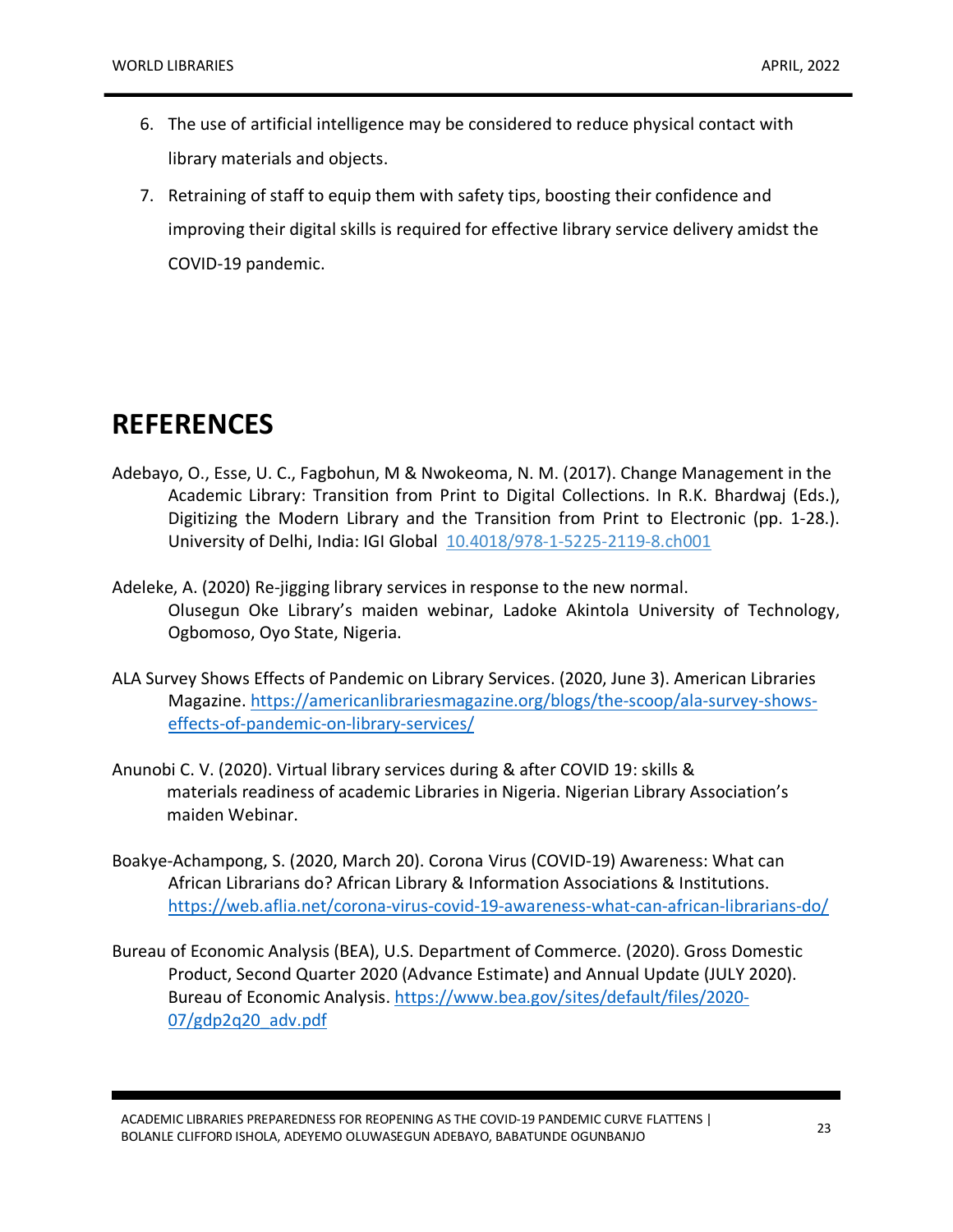- Coronavirus disease (COVID-19). (2020). World Health Organization. https://www.who.int/emergencies/diseases/novel-coronavirus-2019/question-andanswers-hub/q-a-detail/coronavirus-disease-covid-19
- COVID-19 Pandemic Resources and Plans for Library Reopening. (2021, April 14). New Jersey State Library. https://www.njstatelib.org/covid-19-pandemic-resources-and-plans-forlibrary-reopening/
- COVID-19 and the Global Library Field. (2020). IFLA. https://www.ifla.org/covid-19-and-theglobal-library-field/
- Descriptive Research Designs: Types, Examples & Methods. (2020, January 23). Formplus. https://www.formpl.us/blog/descriptive-research
- Ghebreyesus T. (2020). COVID19: WHO expects a lengthy pandemic that will be felt for a decade. Retrieved August 11, 2020, from http://nairametrics.com
- Global economy could shrink by almost 1% in 2020 due to COVID-19 pandemic: United Nations. (2020, April 2). The Economic Times. https://economictimes.indiatimes.com/news/international/business/global-economycould-shrink-by-almost-1-in-2020-due-to-covid-19-pandemic-unitednations/articleshow/74943235.cms
- Global economy to plunge into worst recession since WW-II: World Bank. (2020, June 9). The Economic Times. https://economictimes.indiatimes.com/news/international/business/global-economyto-plunge-into-worst-recession-since-ww-ii-world-bank/articleshow/76267007.cms
- Heckel, J. (2020). Survey of US academic libraries documents COVID-19 pandemic responses. Illinois News Bureau. https://news.illinois.edu/view/6367/807539
- Ishola, B.C. (2014). Funding problems in Nigerian university libraries: Fee-based library and information services to the rescue, focus on pricing policy. Library Philosophy and Practice (e-journal). Retrieved from http://digitalcommons.unl.edu/libphilprac/1176
- Israel Imposes Three-Week Nationwide Coronavirus Lockdown. (2020, September 13). [Video]. Channels Television. https://www.channelstv.com/2020/09/13/israel-imposes-threeweek-nationwide-coronaviruslockdown/?fbclid=IwAR3ATV9eCQ\_rm0V7MVggOB62FNvnnegFwrdaPEYI3tQP9MPUgHV OectprO4

ACADEMIC LIBRARIES PREPAREDNESS FOR REOPENING AS THE COVID-19 PANDEMIC CURVE FLATTENS | BOLANLE CLIFFORD ISHOLA, ADEYEMO OLUWASEGUN ADEBAYO, BABATUNDE OGUNBANJO <sup>24</sup>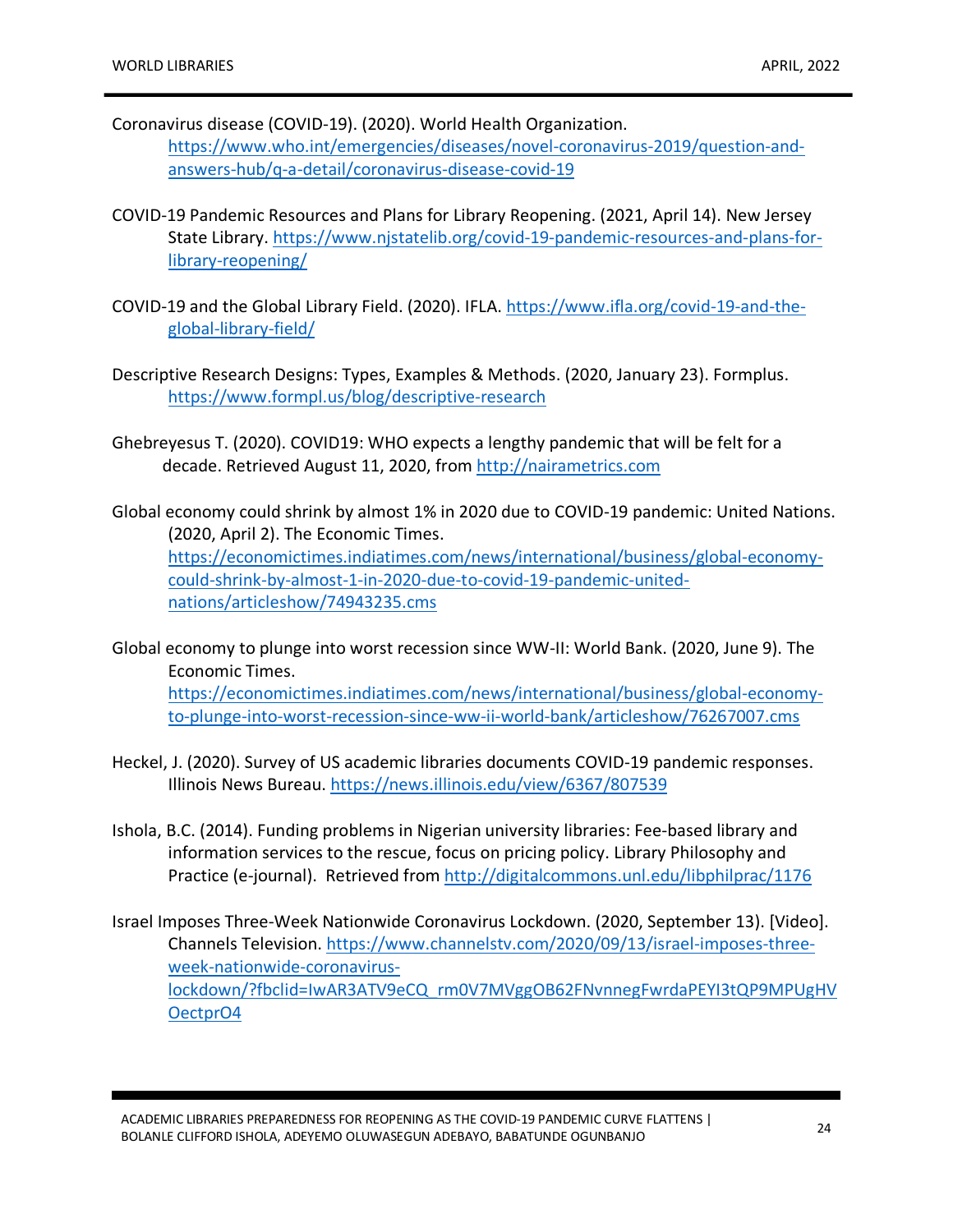- Kose, M., Nagle, P., Ohnsorge, F., & Sugawara, N. (2021). Global Waves of Debt: Causes and Consequences [E-book]. World Bank. http://hdl.handle.net/10986/32809
- LibGuides: Pandemic Resources for Academic Libraries: Resources for Reopening. (2020). https://acrl.libguides.com/pandemic/reopening
- Mahar, I. (2020, April 21). *Impact of Covid-19 on Global Economy Structure*. Modern Diplomacy. https://moderndiplomacy.eu/2020/04/22/impact-of-covid-19-on-global-economystructure/
- Medical News Today (2021). COVID-19 vaccine trials: Live updates. Retrieved March 12, 2021, From https://www.medicalnewstoday.com/articles/covid-19-vaccine-live-updates#1
- Nigeria Centre for Disease Control (2020). COVID 19 Guidelines for schools in Nigeria. Retrieved August 25, 2020, from https://ncdc.gov.ng/diseases/guidelines
- Nigeria Centre for Disease Control (2020). Guidelines & Protocols. Retrieved August 25, 2020, from https://ncdc.gov.ng/diseases/guidelines
- Nigeria Centre for Disease Control (2020). Frequently asked questions on COVID-19. Retrieved August 25, 2020, from http://covid19.ncdc.gov.ng/faq/
- Nigeria Centre for Disease Control (2020). COVID-19 Updates. Retrieved August 25, 2020, from https://web.facebook.com/NCDCgov? rdc=1& rdr
- Nworgu, B. G. (2015). Educational research: basic issues and methodology. Nsukka: University Trust Publishers.
- Pandemic Preparedness. (2021, August 2). Tools, Publications & Resources. https://www.ala.org/tools/atoz/pandemic-preparedness
- Presidency Reacts To –6.10% GDP Decline, Says Nigeria Not Doing Bad. (2020, August 26). [Video]. Channels Television. https://www.channelstv.com/2020/08/26/presidencyreacts-to-6-10-gdp-decline-says-nigeria-not-doing-bad/
- Reopening schools: How to get education back on track after COVID-19. (2020, September 7). IIEP-UNESCO. http://www.iiep.unesco.org/en/reopening-schools-how-get-educationback-track-after-covid-19-13424

Resources for Libraries on Coronavirus. (2020). EveryLibrary. https://www.everylibrary.org/resources for libraries on coronavirus